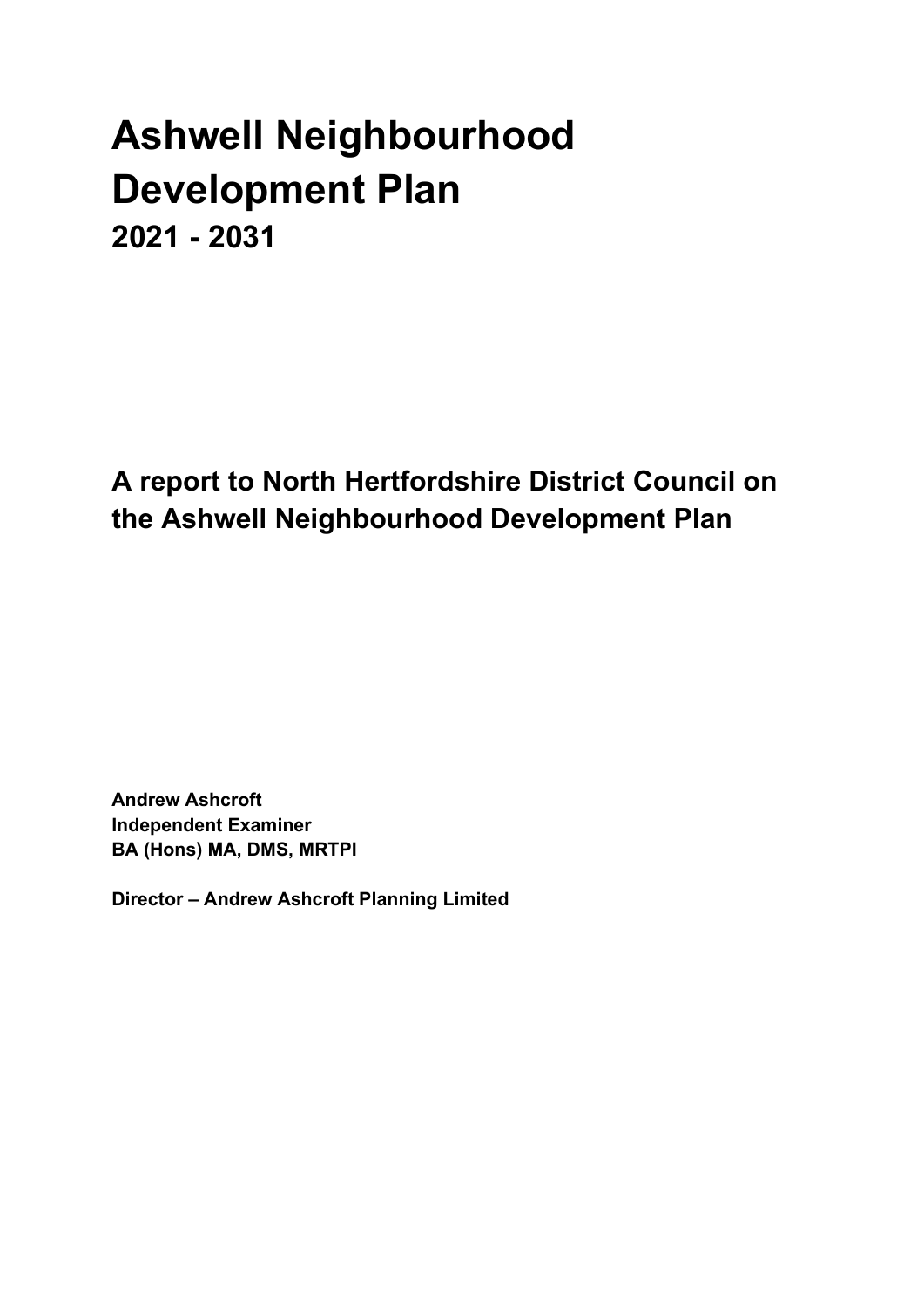# Executive Summary

- 1 I was appointed by North Hertfordshire District Council in September 2021 to carry out the independent examination of the Ashwell Neighbourhood Development Plan.
- 2 The examination was undertaken by way of written representations. I visited the neighbourhood plan area on 3 September 2021.
- 3 The Plan includes a variety of policies and seeks to bring forward positive and sustainable development in the neighbourhood area. There is a very clear focus on safeguarding its distinctive character and heritage assets.
- 4 The Plan has been underpinned by community support and engagement. It is clear that all sections of the community have been engaged in its preparation.
- 5 Subject to a series of recommended modifications set out in this report I have concluded that the Ashwell Neighbourhood Development Plan meets all the necessary legal requirements and should proceed to referendum.
- 6 I recommend that the referendum should be held within the neighbourhood area.

Andrew Ashcroft Independent Examiner 21 October 2021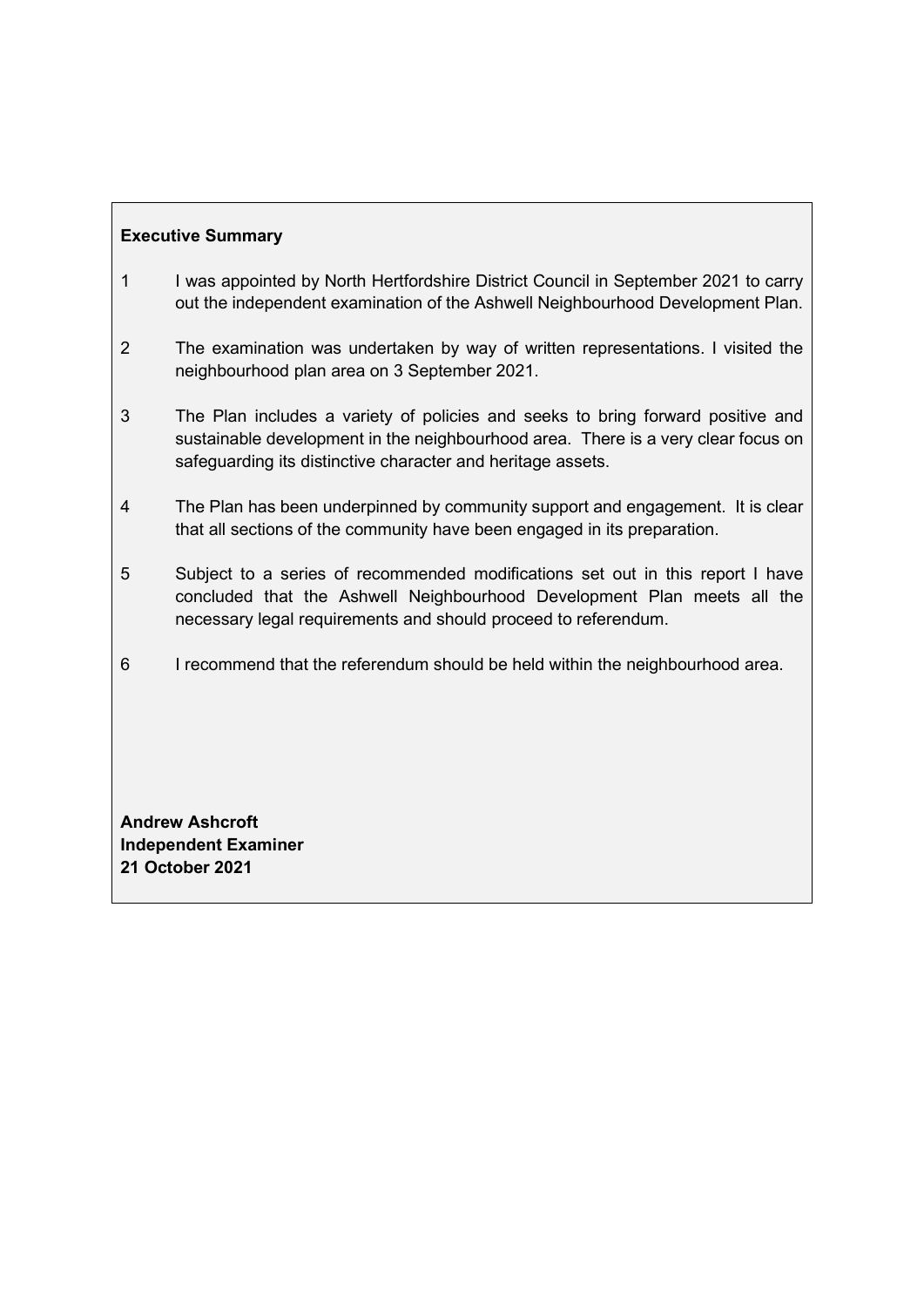#### 1 Introduction

- 1.1 This report sets out the findings of the independent examination of the Ashwell Neighbourhood Development Plan 2021-2031 ('the Plan').
- 1.2 The Plan has been submitted to North Hertfordshire District Council (NHDC) by Ashwell Parish Council (APC) in its capacity as the qualifying body for the preparation of a neighbourhood plan.
- 1.3 Neighbourhood plans were introduced into the planning process by the Localism Act 2011. They aim to allow local communities to take responsibility for guiding development in their area. This approach was subsequently embedded in the National Planning Policy Framework (NPPF), the most recent version of which was published earlier this year.
- 1.4 The role of an independent examiner is clearly defined in the legislation. I have been appointed to examine whether or not the submitted Plan meets the basic conditions and Convention Rights and other statutory requirements. It is not within my remit to examine or to propose an alternative plan, or a potentially more sustainable plan except where this arises as a result of my recommended modifications to ensure that the Plan meets the basic conditions and the other relevant requirements.
- 1.5 A neighbourhood plan can be narrow or broad in scope. Any plan can include whatever range of policies it sees as appropriate to its designated neighbourhood area. The submitted Plan has been designed to be distinctive in general terms, and to be complementary to the development plan in particular. It seeks to provide a context in which the neighbourhood area can maintain its distinctiveness, character and identity.
- 1.6 Within the context set out above, this report assesses whether the Plan is legally compliant and meets the basic conditions that apply to neighbourhood plans. It also considers the content of the Plan and, where necessary, recommends changes to its policies and supporting text.
- 1.7 This report also provides a recommendation as to whether the Plan should proceed to referendum. If this is the case and that referendum results in a positive outcome, the Plan would then be used to determine planning applications within the neighbourhood area and will sit as part of the wider development plan.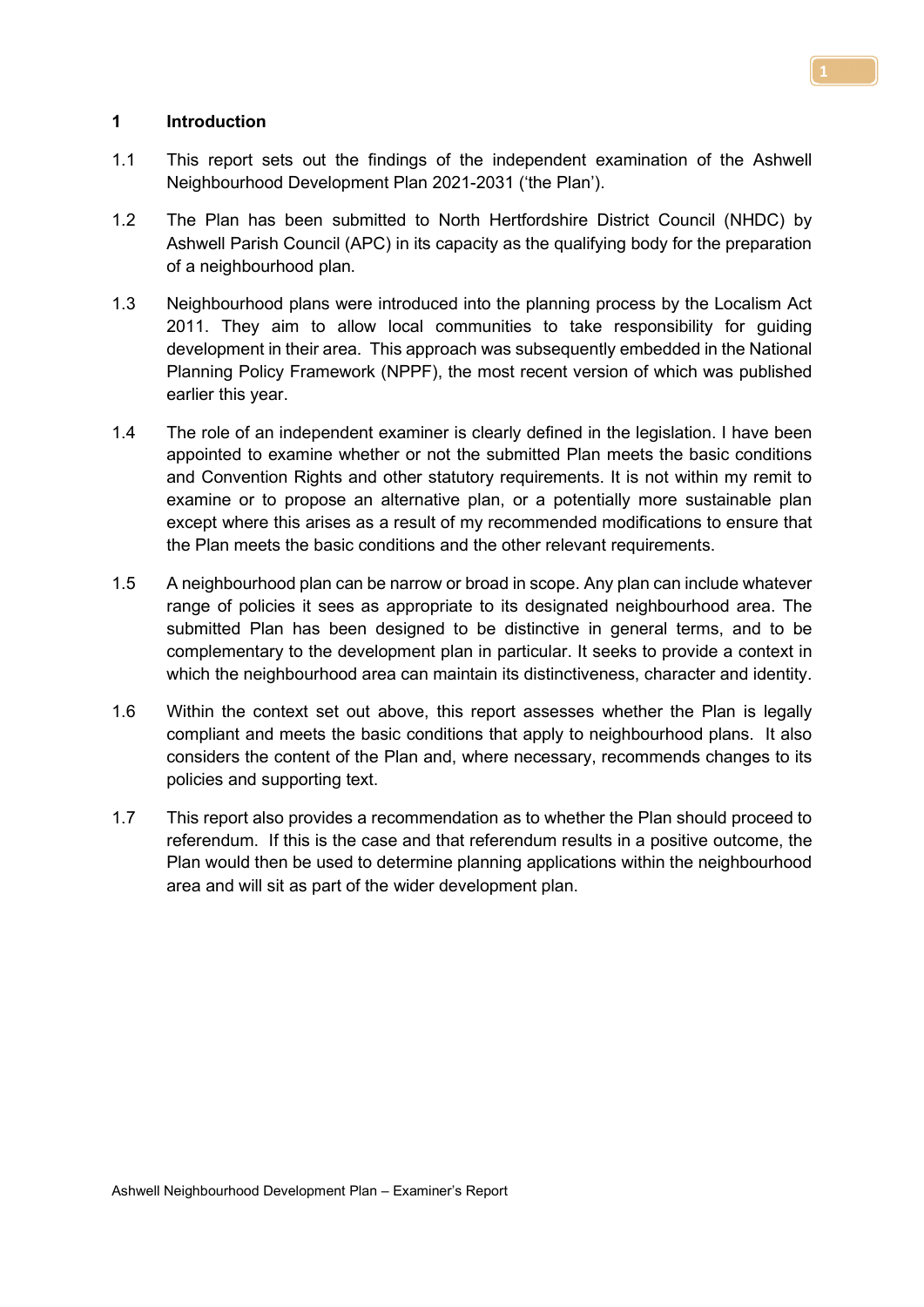#### Ashwell Neighbourhood Development Plan – Examiner's Report

#### 2 The Role of the Independent Examiner

- 2.1 The examiner's role is to ensure that any submitted neighbourhood plan meets the relevant legislative and procedural requirements.
- 2.2 I was appointed by NHDC, with the consent APC, to conduct the examination of the Plan and to prepare this report. I am independent of NHDC and APC. I do not have any interest in any land that may be affected by the Plan.
- 2.3 I possess the appropriate qualifications and experience to undertake this role. I am a Director of Andrew Ashcroft Planning Limited. In previous roles, I have over 35 years' experience in various local authorities at either Head of Planning or Service Director level. I am a chartered town planner and have significant experience of undertaking other neighbourhood plan examinations and health checks. I am a member of the Royal Town Planning Institute and the Neighbourhood Planning Independent Examiner Referral System.

#### Examination Process and Outcomes

- 2.4 In my role as the independent examiner of the Plan, I am required to recommend one of the following outcomes of the examination:
	- (a) that the Plan as submitted proceeds to a referendum; or
	- (b) that the Plan should proceed to referendum as modified (based on my recommendations); or
	- (c) that the Plan does not proceed to referendum on the basis that it does not meet the necessary legal requirements.
- 2.5 The outcome of the examination is set out in Section 8 of this report.

#### Other examination matters

- 2.6 In examining the Plan I am required to check whether:
	- the policies relate to the development and use of land for a designated neighbourhood plan area; and
	- the Plan meets the requirements of Section 38B of the Planning and Compulsory Purchase Act 2004 (the Plan must specify the period to which it has effect, must not include provision about development that is excluded development, and must not relate to more than one neighbourhood area); and
	- the Plan has been prepared for an area that has been designated under Section 61G of the Localism Act and has been developed and submitted for examination by a qualifying body.
- 2.7 Having addressed the matters identified in paragraph 2.6 of this report, I am satisfied that all of the points have been met.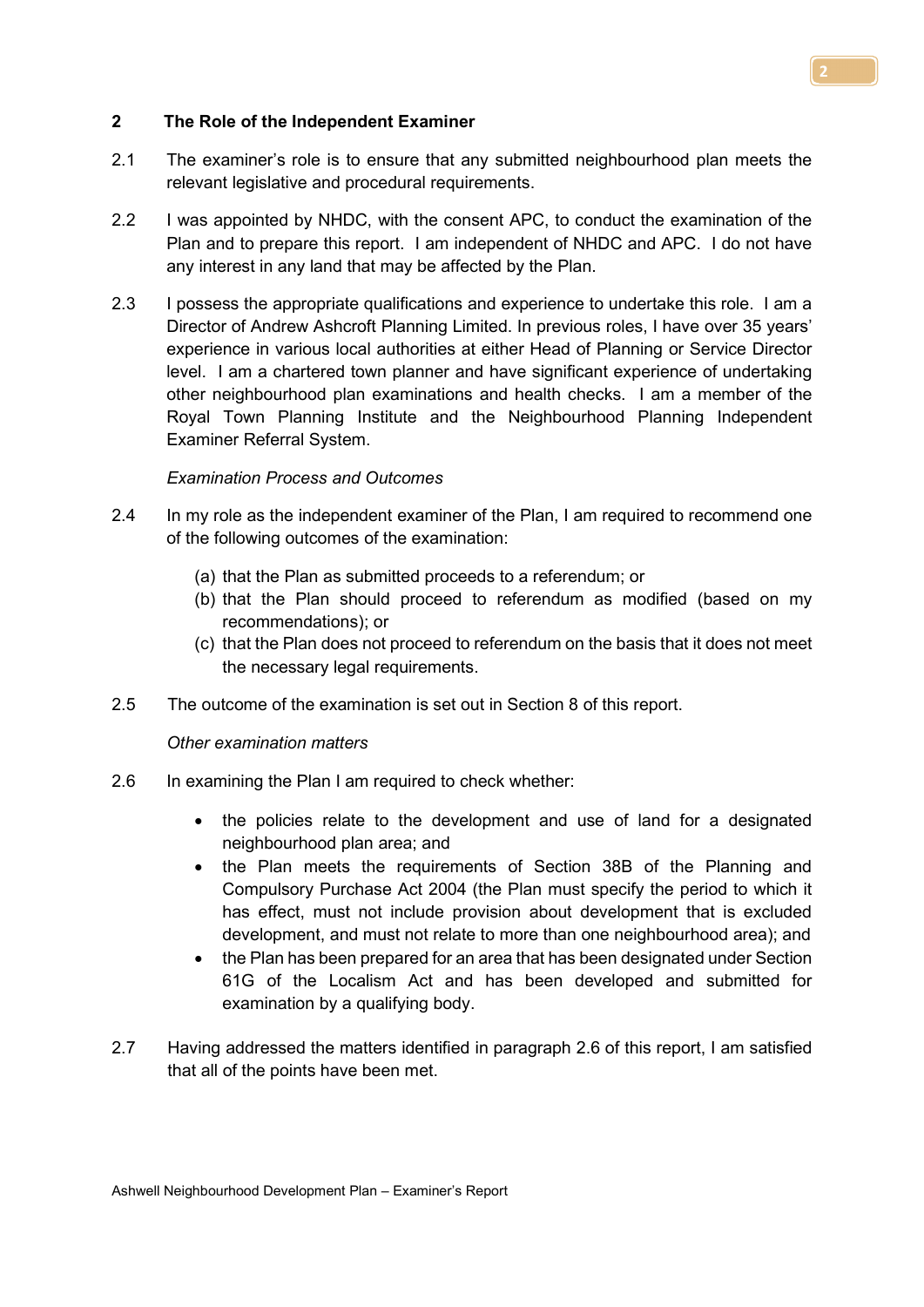#### 3 Procedural Matters

- 3.1 In undertaking this examination I have considered the following documents:
	- the submission Plan.
	- the Plan's appendices.
	- the Basic Conditions Statement.
	- the Consultation Statement.
	- the Sustainability Statement incorporating SEA and HRA.
	- the representations made to the Plan.
	- APC's response to the clarification note.
	- NHDC's response to the clarification note.
	- the saved policies of the North Hertfordshire District Local Plan No.2 (with Alterations) 1996.
	- the emerging North Hertfordshire Local Plan 2011-2031.
	- the National Planning Policy Framework (July 2021).
	- Planning Practice Guidance (March 2014 and subsequent updates).
	- relevant Ministerial Statements.
- 3.2 I visited the neighbourhood area on 3 September 2021. I looked at its overall character and appearance and at those areas affected by policies in the Plan in particular. The visit is covered in more detail in paragraphs 5.9 to 5.16 of this report.
- 3.3 It is a general rule that neighbourhood plan examinations should be held by written representations only. Having considered all the information before me, including the representations made to the submitted plan, I concluded that the Plan could be examined by way of written representations.
- 3.4 The Plan was prepared in the context of the 2019 version of the NPPF. This is reflected in the Basic Conditions Statement. The NPPF was updated in July 2021. Where it is necessary to do so, I comment on the relationship between the most current version of the NPPF and the policy concerned in Section 7 of the report.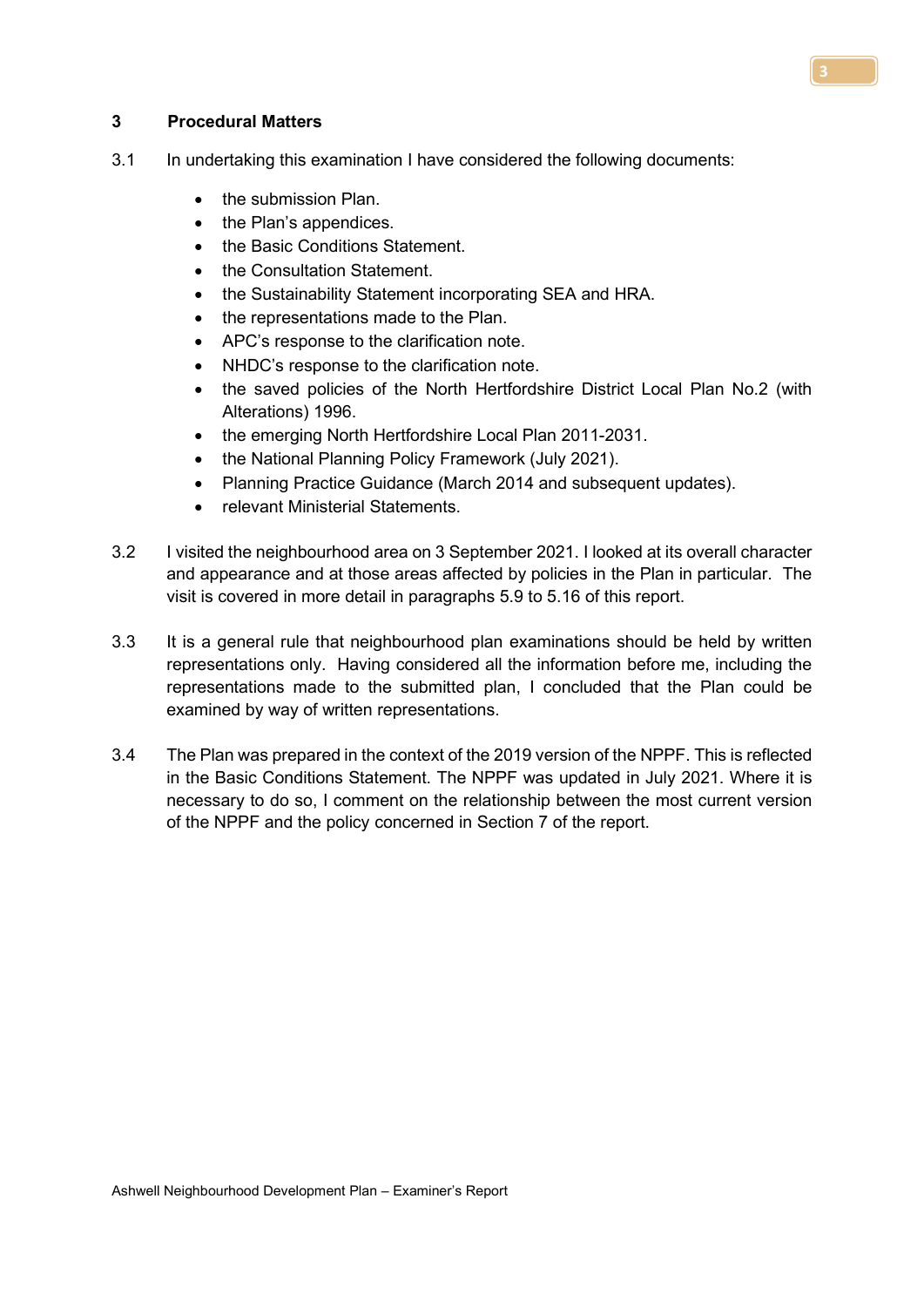#### 4 Consultation

#### Consultation Process

- 4.1 Policies in made neighbourhood plans become the basis for local planning and development control decisions. As such the regulations require neighbourhood plans to be supported and underpinned by public consultation.
- 4.2 In accordance with the Neighbourhood Planning (General) Regulations 2012 APC prepared a Consultation Statement. It is proportionate to the neighbourhood area and the policies in the Plan.
- 4.3 The Statement records the various activities that were held to engage the local community and the feedback from each event. It also provides specific details on the consultation processes that took place on the pre-submission versions of the Plan.
- 4.4 The Statement sets out details of the comprehensive range of consultation events that were carried out in relation to the early stages of the preparation of the Plan. They include the following events and processes:
	- $\bullet$  the public meeting (January 2015);
	- the housing survey (June 2015);
	- $\bullet$  the business survey (June 2016);
	- $\bullet$  the second survey (January 2017);
	- the ongoing use of the Ashwell Village News to raise awareness; and
	- the ongoing use of the Ashwell Yearbook to raise awareness.
- 4.5 The details in the Statement set out the nature of the consultation exercises and the responses received. They demonstrate the way in which those responsible for the preparation of the Plan sought to address the expectations of the wider community. A significant part the Statement sets out how the Plan took account of consultation feedback at the pre-submission phase. It does so in a proportionate and effective way. The analysis in the separate appendices helps to describe how the Plan has progressed to its submission stage.
- 4.6 Consultation on the submitted plan was undertaken by NHDC. It ended on 15 April 2021. This exercise generated representations from the following organisations:
	- North Hertfordshire District Council
	- Forestry Commission
	- Historic England
	- National Grid
	- Natural England
	- Hertfordshire County Council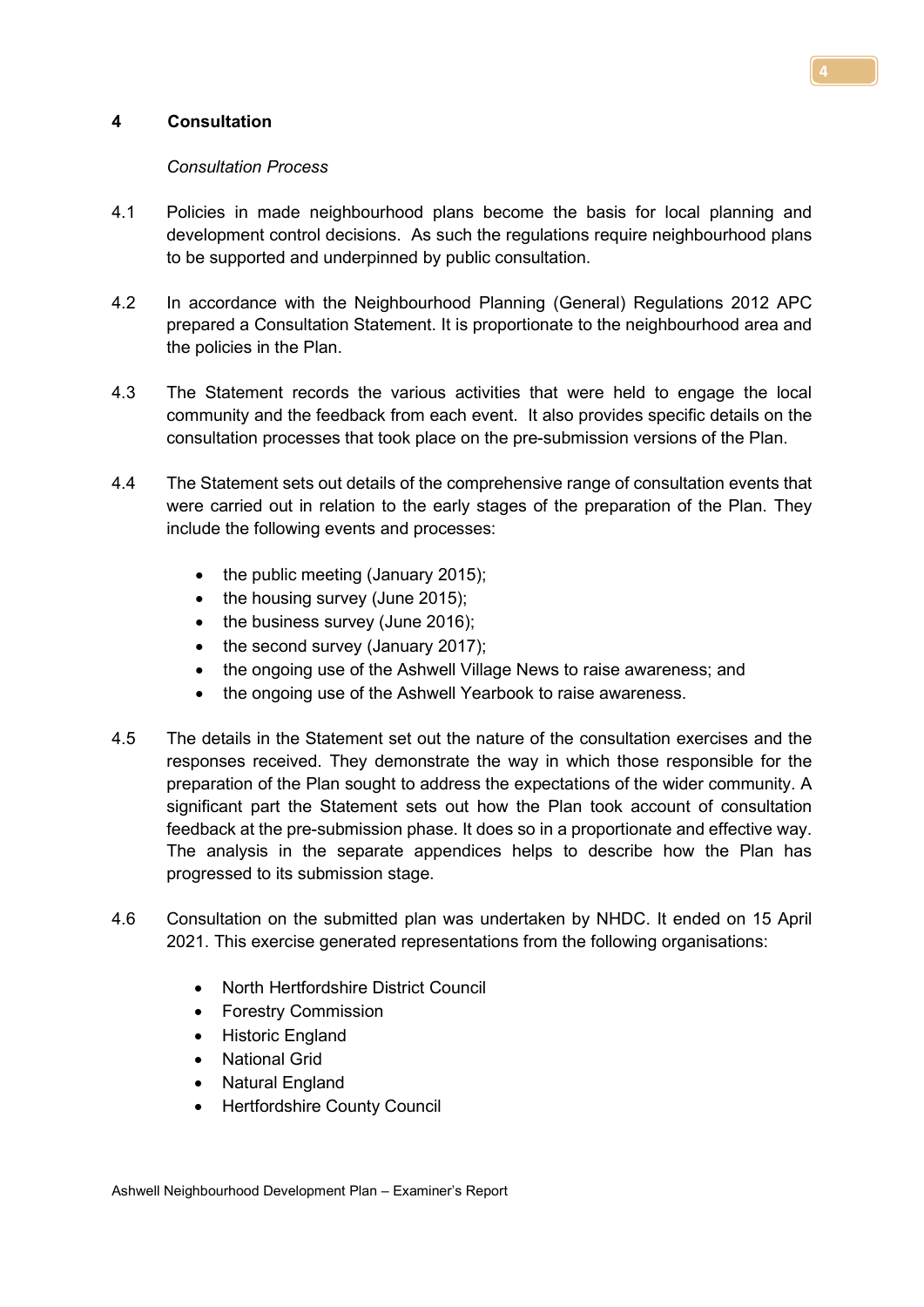- 4.7 In addition representations were received from a local resident and the Neighbourhood Plan Working Group.
- 4.8 I have taken account of all the representations in preparing this report. Where it is appropriate to do so, I refer to specific representations on a policy-by-policy basis.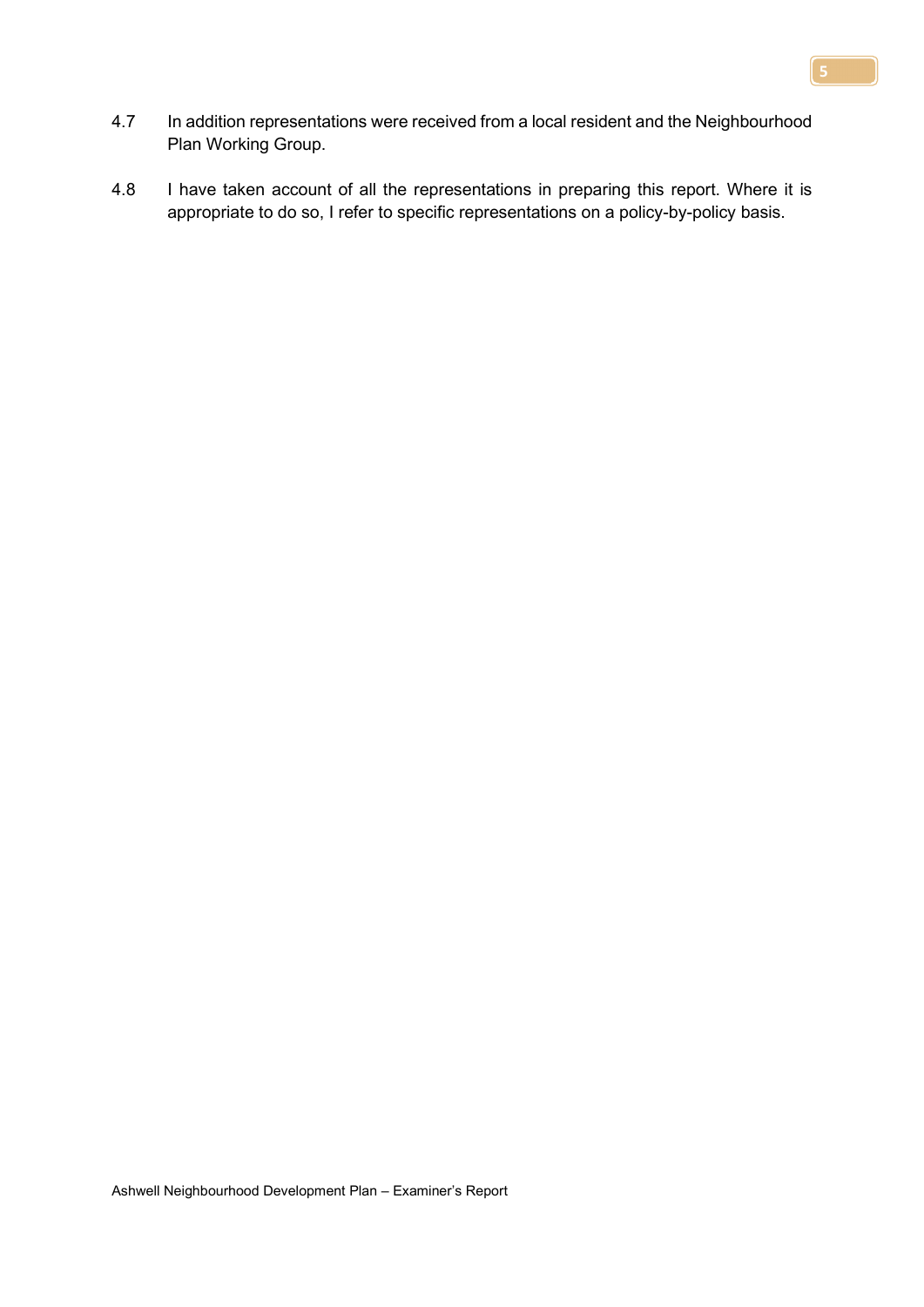#### 5 The Neighbourhood Area and the Development Plan Context

#### The Neighbourhood Area

- 5.1 The neighbourhood area is the parish of Ashwell. Its population in 2011 was 1870 persons living in 841 households. It was designated as a neighbourhood area on 25 March 2014. The parish extends to over 1,800 hectares (4,000 acres). It is the most northerly parish in Hertfordshire and borders both Bedfordshire and Cambridgeshire. It is located approximately two miles to the east of the A1, and approximately three miles to the west of Royston.
- 5.2 Ashwell itself is located in the heart of the parish. It is an attractive, historic village which has developed over time around High Street. The village is dominated by the Church of St Mary to the north of High Street off Mill Street. The village has an attractive and vibrant range of retail, commercial and community facilities, including its primary school.
- 5.3 The remainder of the neighbourhood area is attractive countryside mainly in agricultural use. The local landscape is dominated by the site of the former Arbury Banks Hill Fort .

# Development Plan Context

- 5.4 The development plan covering the neighbourhood plan area consists of the saved policies of the North Hertfordshire District Local Plan No.2 (with Alterations) 1996. The following policies in that Plan are particularly relevant to the neighbourhood area:
	- Policy 6 Rural areas beyond the Green Belt
	- Policy 7 Selected villages beyond the Green Belt
	- Policy 14 Nature conservation:
	- Policy 25 Re-use of rural buildings
	- Policy 28 House Extensions
	- Policy 29 Rural Housing Needs
	- Policy 30 Replacement or extension of dwellings in the countryside
	- Policy 55 Car Parking Standards
	- Policy 57 Residential Guidelines and Standards
- 5.5 The North Hertfordshire Local Plan 2011-2031 was submitted for examination in June 2017. Various batches of hearing sessions have taken place since that time. The most recent were in February 2021. Further Main Modifications to the Plan were published earlier this year. In relation to the neighbourhood area, the emerging Local Plan includes the following important components:

Policy SP2 Settlement Hierarchy and Spatial Distribution – Ashwell is identified as one of a series of Category A villages within which development will be allowed within a defined settlement boundary.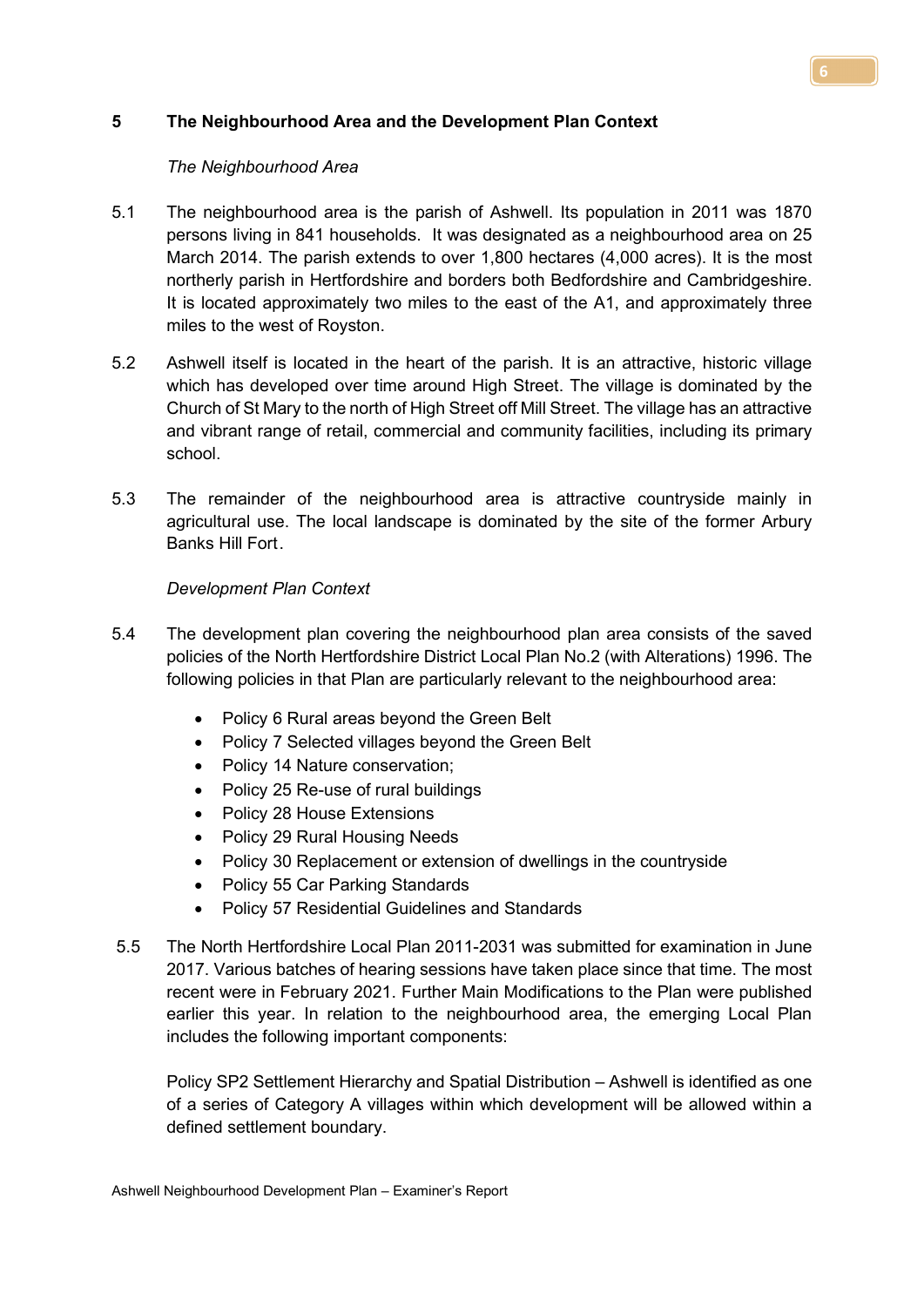Section 13 Communities – A settlement boundary is identified for Ashwell (for the application of Policy SP2). In addition, an allocated housing site was initially proposed for approximately 33 homes off Claybush Road (Policy ASH1). That site has now been developed. As such, it is recommended to be deleted from the Plan in the Further Main Modifications.

- 5.6 The plan-making process has sought to relate the emerging neighbourhood plan to the emerging Local Plan. This is good practice in general terms, and will assist in futureproofing the neighbourhood plan. Plainly the emerging Local Plan has been at examination for some time and its eventual outcome remains uncertain. In these circumstances I have addressed this uncertainty in later sections of this report on monitoring and review.
- 5.7 The submitted Plan has been prepared within its wider adopted development plan context. In doing so it has relied on up-to-date information and research that has underpinned existing planning policy documents in the District. This reflects key elements in Planning Practice Guidance on this matter. Some of the recommended modifications included in Section 7 of this report seek to ensure that the relationship between the policies in the adopted development plan, the emerging neighbourhood plan and the emerging Local Plan is properly configured.
- 5.8 It is also clear that the submitted Plan seeks to add value to the different components of the development plan and to give a local dimension to the delivery of its policies. This is captured in the Basic Conditions Statement.

#### Visit to the neighbourhood area

- 5.9 I visited the neighbourhood area on 3 September 2021. I approached from the A1 and Newnham to the west. This helped me to understand the neighbourhood area in its wider landscape context. It also highlighted its proximity to the strategic highway network.
- 5.10 I looked initially at the Arbury Banks Hill Fort. I saw its prominence on higher ground within the neighbourhood area. I also saw first-hand the way in which this higher ground provided an attractive entrance into Ashwell to the north-east.
- 5.11 I then looked in detail at Ashwell village. I looked initially at the area around the very well-maintained Recreation Ground. I saw the prominent War Memorial and The Maltings off Green Lane. I took the opportunity to look at the various housing types in and around Station Road. I walked in and around the Recreation Ground. I had a moment of quiet on the Robert Chandler bench.
- 5.12 I then walked to the west into High Street. I saw the very attractive range of vernacular buildings. I took time to look at Spring Head and saw that it was a much-appreciated amenity space within a busy village centre.

Ashwell Neighbourhood Development Plan – Examiner's Report 5.13 I walked along Hodwell to St Mary's Church. I saw its impressive tower and the way in which the churchyard provided a perfect context to the impressive building. Inside the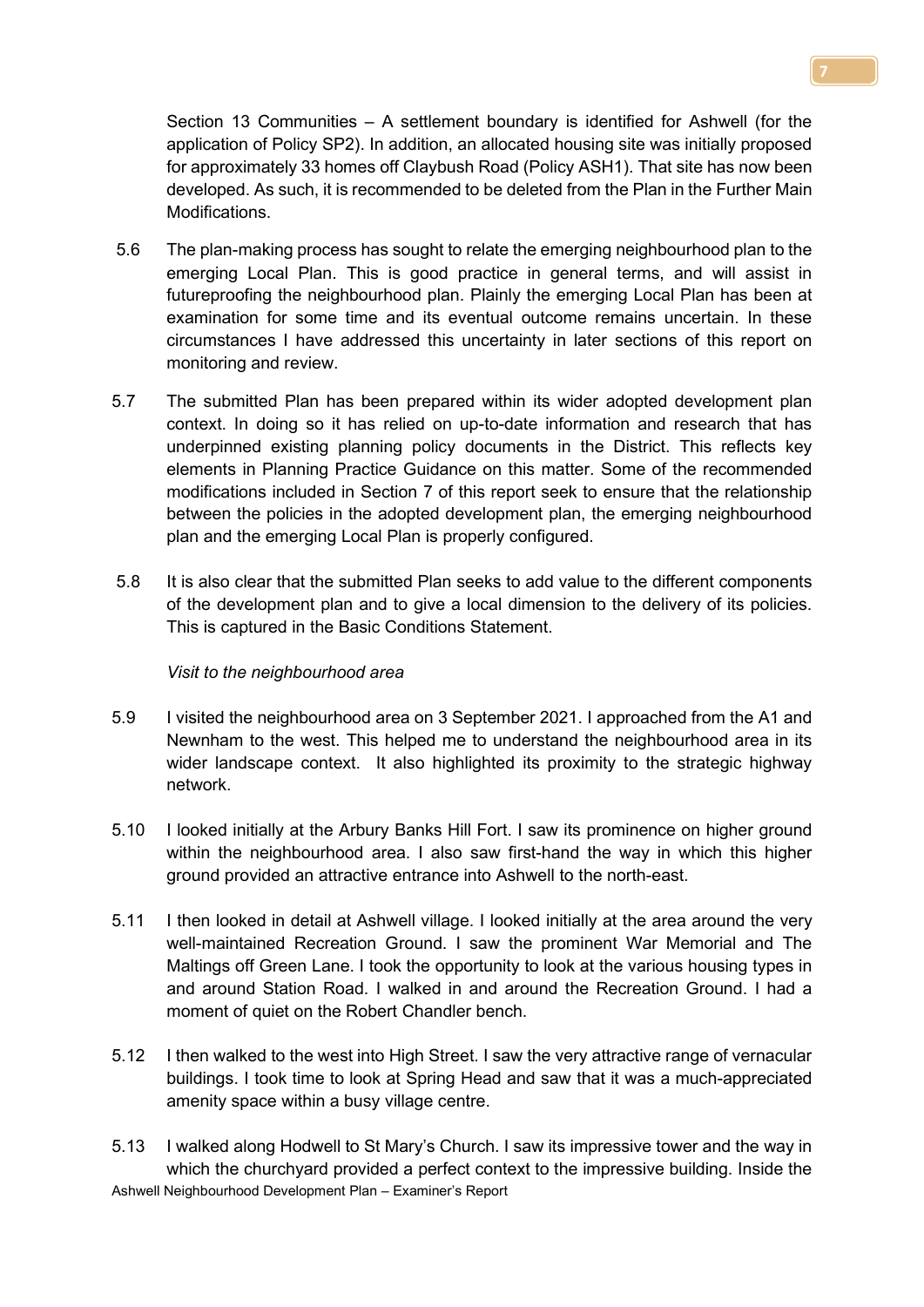church its light and airy character was immediately apparent. I saw the Ashwell Pantry and the Ashwell Graffiti. I also saw that the clock in memory of Canon Jack Catterick was keeping perfect time.

- 5.14 On leaving the Church I saw the Bushel and Strike PH, Crumps Butchers and the Museum. I then walked along High Street to Hodwell and then to the western extent of High Street at its junction with Back Street. I saw a further range of attractive vernacular and more modern buildings. I also was able to appreciate the range of retail and commercial facilities in the village centre. In their different ways, they were very popular with local people and visitors alike. I also saw the Village Hall at the western end of the village.
- 5.15 I then took the opportunity to look at the part of the village off Back Street and Ashwell Street. I saw that it had a very different character to that of High Street. The terrace of four houses (55/57/59/61) in Back Street is a particularly impressive feature of this part of the village. I also took the opportunity to look at the proposed local green space proposed in the Plan.
- 5.16 I left the neighbourhood area on Station Road and then drove to the A505. This allowed me to understand the relationship between the village and Ashwell and Morden railway station. I also saw more of the wider landscape in the neighbourhood area.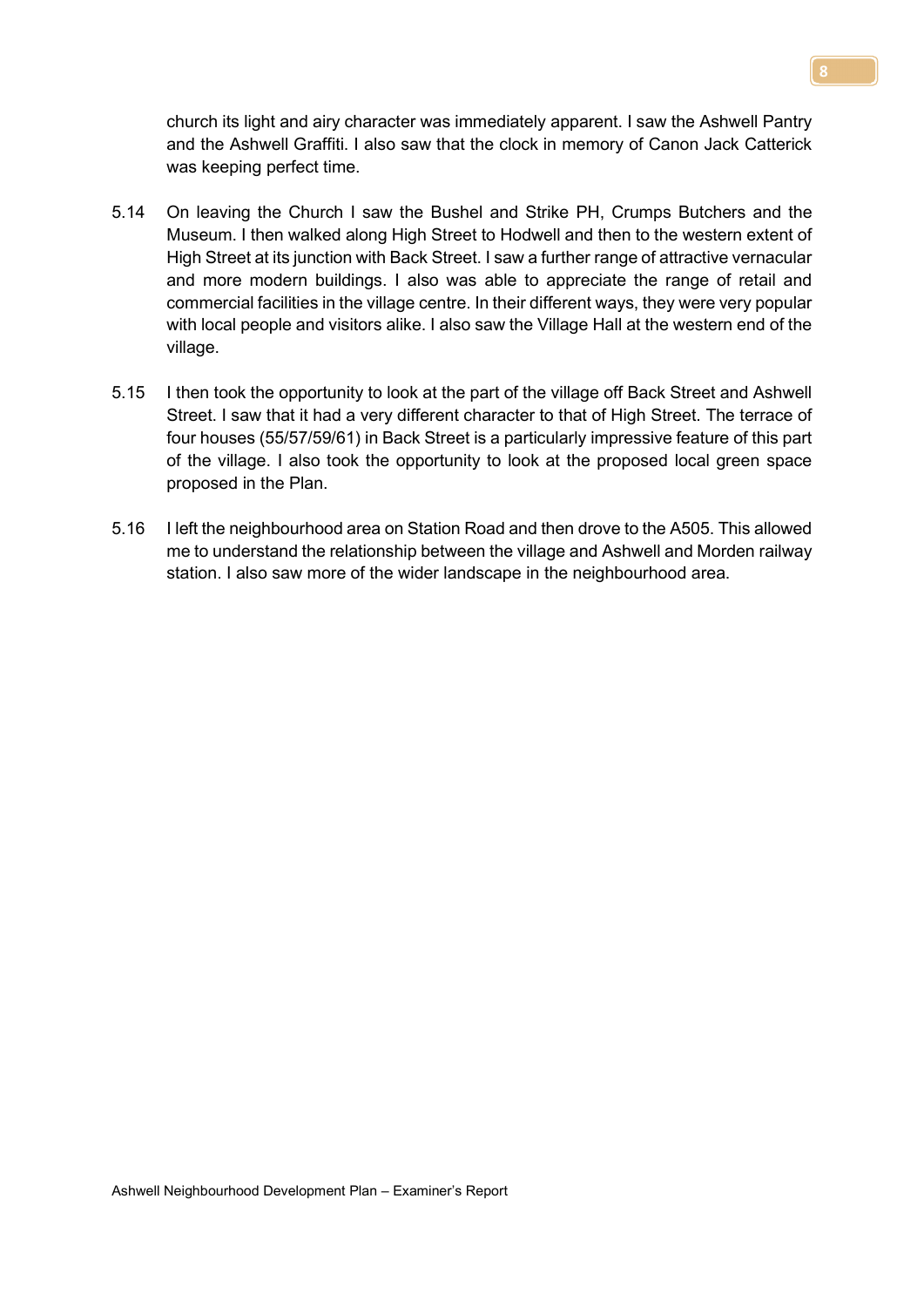#### 6 The Neighbourhood Plan and the Basic Conditions

- 6.1 This section of the report deals with the submitted neighbourhood plan as a whole and the extent to which it meets the basic conditions. The submitted Basic Conditions Statement has helped considerably in the preparation of this section of the report. It is a well-presented, informative and professional document.
- 6.2 As part of this process I must consider whether the submitted Plan meets the Basic Conditions as set out in paragraph 8(2) of Schedule 4B of the Town and Country Planning Act 1990. To comply with the basic conditions, the Plan must:
	- have regard to national policies and advice contained in guidance issued by the Secretary of State;
	- contribute to the achievement of sustainable development;
	- be in general conformity with the strategic policies of the development plan in the area;
	- be compatible with European Union (EU) obligations and the European Convention on Human Rights (ECHR); and
	- not breach the requirements of Chapter 8 of 6 of the Conservation of Habitats and Species Regulations 2017 (7).

I assess the Plan against the basic conditions under the following headings.

#### National Planning Policies and Guidance

- 6.3 For the purposes of this examination the key elements of national policy relating to planning matters are set out in the National Planning Policy Framework (NPPF) issued earlier this year.
- 6.4 The NPPF sets out a range of core land-use planning principles to underpin both planmaking and decision-taking. The following are of particular relevance to the Ashwell Neighbourhood Development Plan:
	- a plan led system– in this case the relationship between the neighbourhood plan and the saved policies of the North Hertfordshire District Local Plan No.2 (with Alterations) 1996;
	- delivering a sufficient supply of homes;
	- building a strong, competitive economy;
	- recognising the intrinsic character and beauty of the countryside and supporting thriving local communities;
	- taking account of the different roles and characters of different areas;
	- highlighting the importance of high-quality design and good standards of amenity for all future occupants of land and buildings; and
	- conserving heritage assets in a manner appropriate to their significance.
- 6.5 Neighbourhood plans sit within this wider context both generally, and within the more specific presumption in favour of sustainable development. Paragraph 13 of the NPPF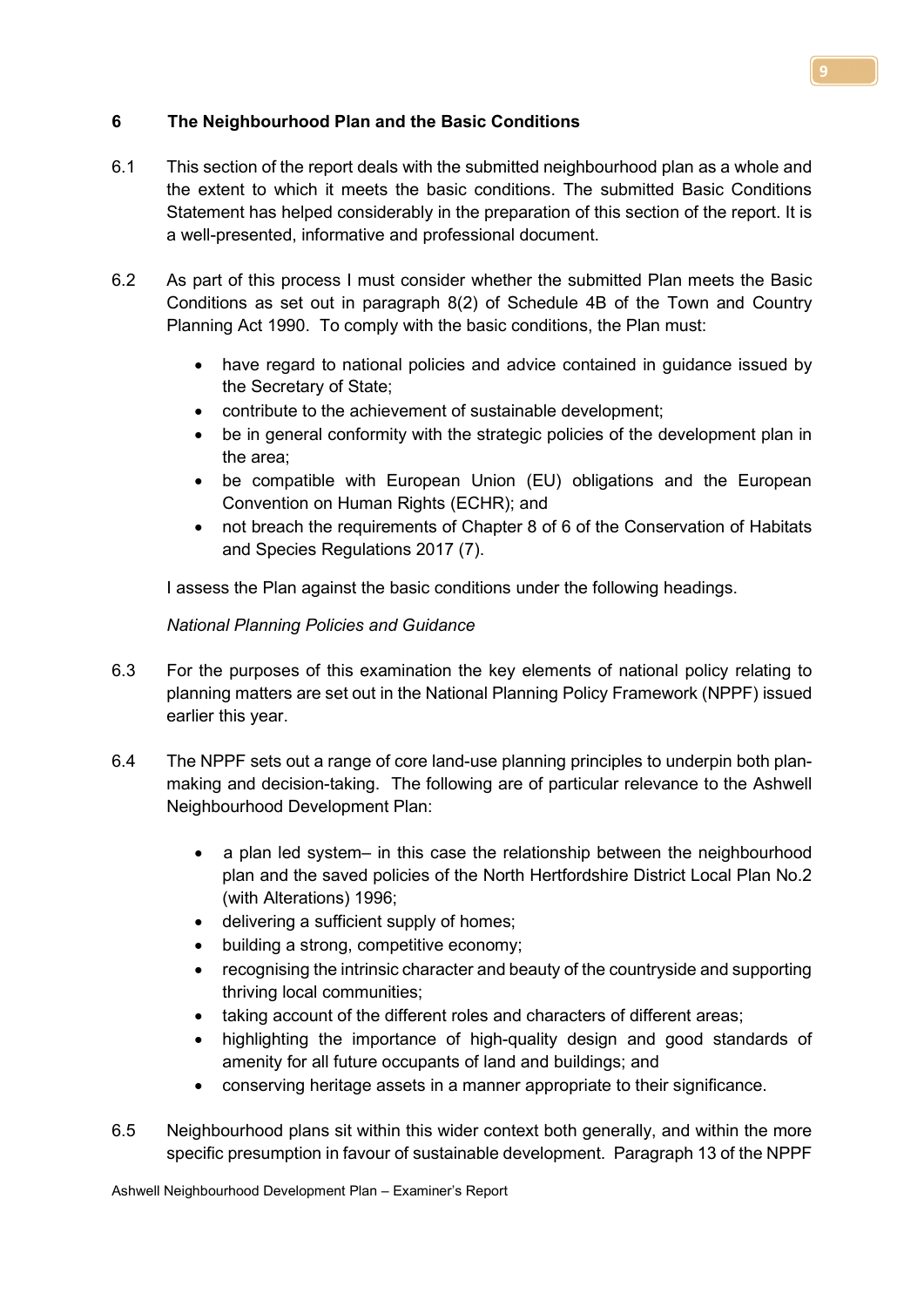indicates that neighbourhoods should both develop plans that support the strategic needs set out in local plans and plan positively to support local development that is outside the strategic elements of the development plan.

- 6.6 In addition to the NPPF I have also taken account of other elements of national planning policy including Planning Practice Guidance and the recent ministerial statements.
- 6.7 Having considered all the evidence and representations available as part of the examination, I am satisfied that the submitted Plan has had regard to national planning policies and guidance in general terms. It sets out a positive vision for the future of the neighbourhood area. It includes a series of policies that address a range of development and environmental matters. It seeks to safeguard the retail role of the village centre. The Basic Conditions Statement maps the policies in the Plan against the appropriate sections of the NPPF.
- 6.8 At a more practical level, the NPPF indicates that plans should provide a clear framework within which decisions on planning applications can be made and that they should give a clear indication of how a decision-maker should react to a development proposal (paragraph 16d). This was reinforced with the publication of Planning Practice Guidance in March 2014. Paragraph ID:41-041-20140306 indicates that policies in neighbourhood plans should be drafted with sufficient clarity so that a decision-maker can apply them consistently and with confidence when determining planning applications. Policies should also be concise, precise and supported by appropriate evidence.
- 6.9 As submitted, the Plan does not fully accord with this range of practical issues. The majority of my recommended modifications in Section 7 relate to matters of clarity and precision. They are designed to ensure that the Plan fully accords with national policy.

Contributing to sustainable development

6.10 There are clear overlaps between national policy and the contribution that the submitted Plan makes to achieving sustainable development. Sustainable development has three principal dimensions – economic, social and environmental. I am satisfied that the submitted Plan has set out to achieve sustainable development in the neighbourhood area. In the economic dimension, it includes a policy on start-up businesses (Policy ASH1) and on retail uses and services in the village centre (Policy ASH15). In the social role, it includes a policy on housing mix (Policy ASH3), policies on a range of community facilities (Policies ASH16 to 19) and on local green spaces (Policy ASH12). In the environmental dimension, the Plan positively seeks to protect its natural, built and historic environment. It includes specific policies on design (Policies ASH3 and 4), flooding (Policy ASH5), heritage assets (Policy ASH8) and a series of landscape and natural environment matters (Policies ASH9/10/11). This assessment overlaps with the commentary on this matter in the submitted Basic Conditions Statement.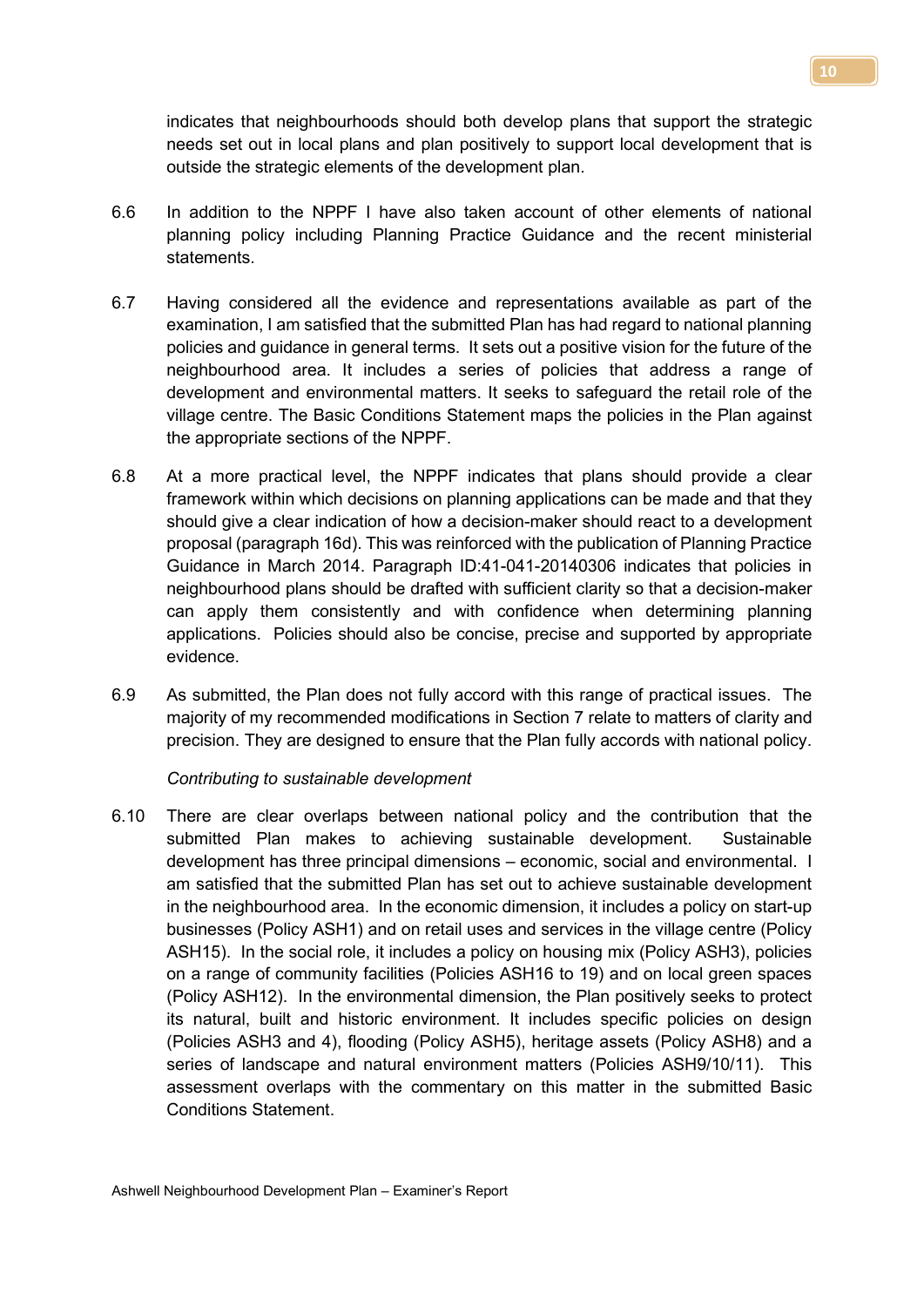#### General conformity with the strategic policies in the development plan

- 6.11 I have already commented in detail on the development plan context in the wider North Hertfordshire District in paragraphs 5.4 to 5.8 of this report.
- 6.12 I consider that the submitted Plan delivers a local dimension to this strategic context and supplements the detail already included in the saved policies of North Hertfordshire District Local Plan No.2 (with Alterations) 1996. The Basic Conditions Statement helpfully relates the Plan's policies to policies in the Local Plan. Subject to the recommended modifications in this report, I am satisfied that the submitted Plan is in general conformity with the strategic policies in the development plan.

#### European Legislation and Habitat Regulations

- 6.13 The Neighbourhood Plan General Regulations 2015 require a qualifying body either to submit an environmental report prepared in accordance with the Environmental Assessment of Plans and Programmes Regulations 2004 or a statement of reasons why an environmental report is not required. In order to comply with this requirement, a Screening Determination on the need for a Strategic Environmental Assessment (SEA) for the Neighbourhood Plan was prepared by NHDC in December 2020. It was based on the second pre-submission version of the Plan. The report is thorough and well-constructed. As a result of this process, NHDC concluded that the Plan is not likely to have any significant effects on the environment and accordingly would not require the preparation of a SEA.
- 6.14 The screening report includes the responses from the three consultation bodies. This is best practice.
- 6.15 NHDC also prepared a Habitats Regulations Assessment (HRA) of the Plan at the same time. The report is very thorough and comprehensive. It concludes that the neighbourhood plan will not give rise to likely significant effects on European sites, either alone or in combination with other plans or projects, and that Appropriate Assessment is not required.
- 6.16 Having reviewed the information provided to me as part of the examination, I am satisfied that a proportionate process has been undertaken in accordance with the various regulations. None of the statutory consultees have raised any concerns with regard to either neighbourhood plan or to European obligations. In the absence of any evidence to the contrary, I am entirely satisfied that the submitted Plan is compatible with this aspect of European obligations.
- 6.17 In a similar fashion, I am satisfied that the submitted Plan has had regard to the fundamental rights and freedoms guaranteed under the European Convention on Human Rights (ECHR) and that it complies with the Human Rights Act. There is no evidence that has been submitted to me to suggest otherwise. There has been full and adequate opportunity for all interested parties to take part in the preparation of the Plan and to make their comments known. On this basis, I conclude that the submitted Plan does not breach, nor is in any way incompatible with the ECHR.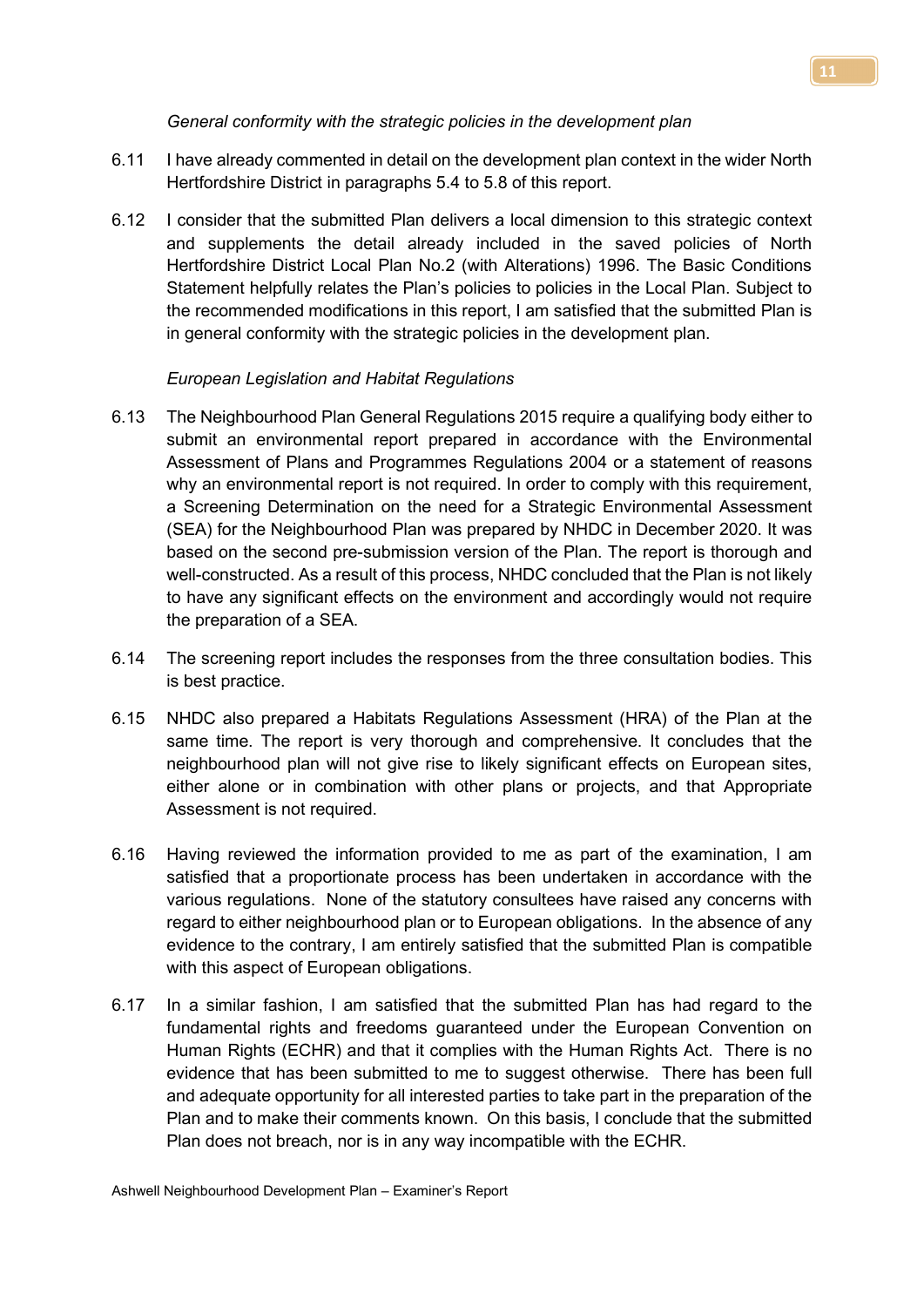**Summary** 

6.18 On the basis of my assessment of the Plan in this section of the report, I am satisfied that it meets the basic conditions subject to the incorporation of the recommended modifications contained in this report. Section 7 assesses each policy against the basic conditions. Where necessary, it recommends modifications on a policy-by-policy basis.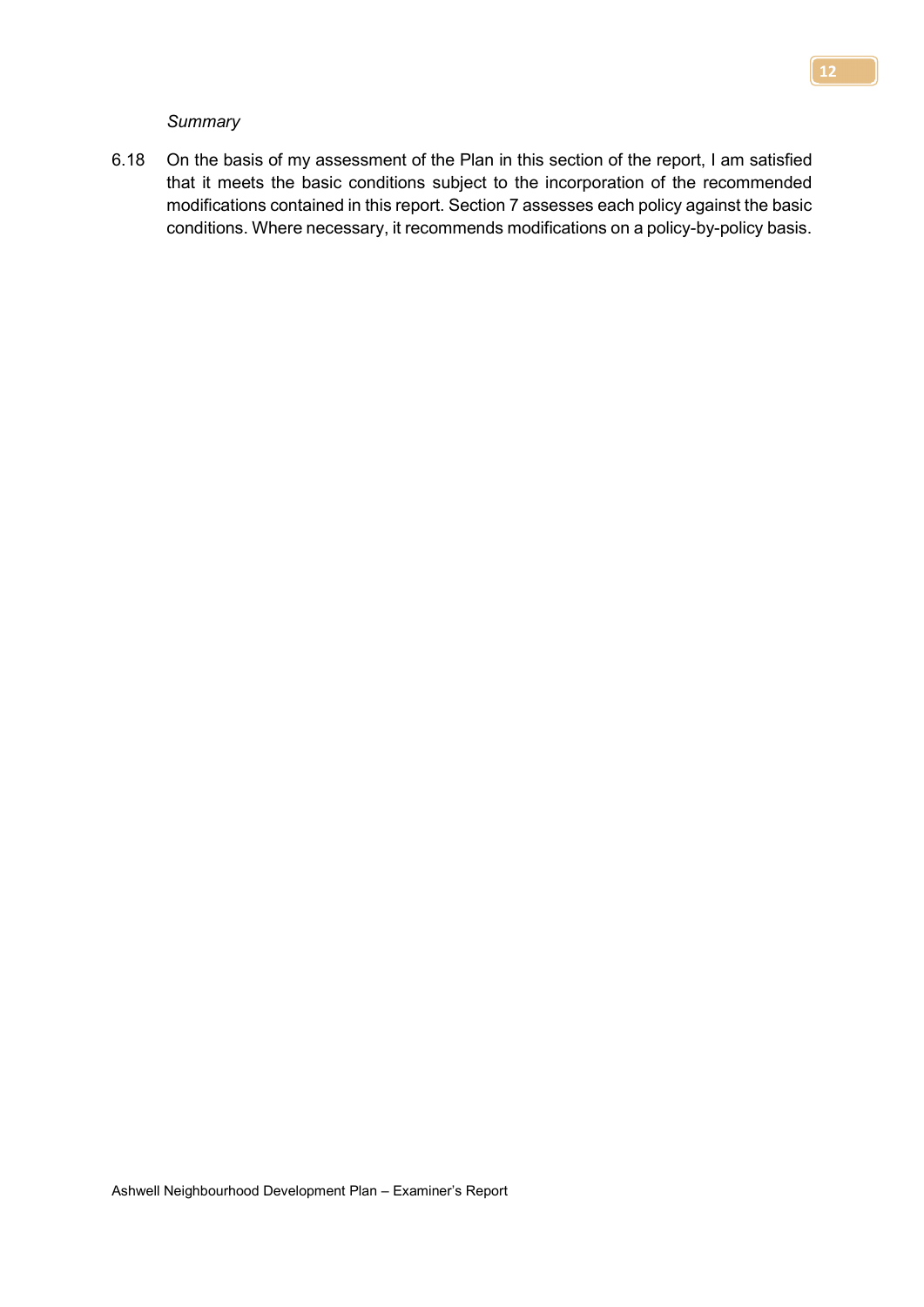#### 7 The Neighbourhood Plan policies

- 7.1 This section of the report comments on the policies in the Plan. In particular, it makes a series of recommended modifications to ensure that the various policies have the necessary precision to meet the basic conditions.
- 7.2 My recommendations focus on the policies themselves given that the basic conditions relate primarily to this aspect of neighbourhood plans. In some cases, I have also recommended changes to the associated supporting text.
- 7.3 I am satisfied that the content and the form of the Plan is fit for purpose. It is distinctive and proportionate to the neighbourhood area. The wider community and the APC have spent time and energy in identifying the issues and objectives that they wish to be included in their Plan. This sits at the heart of the localism agenda.
- 7.4 The Plan has been designed to reflect Planning Practice Guidance (41-004-20170728) which indicates that neighbourhood plans must address the development and use of land. It also includes a series of non-policy Actions.
- 7.5 I have addressed the policies in the order that they appear in the submitted plan. I comment on the Actions after the policies.
- 7.6 For clarity this section of the report comments on all policies whether or not I have recommended modifications in order to ensure that the Plan meets the basic conditions.
- 7.7 Where modifications are recommended to policies, they are highlighted in bold print. Any associated or free-standing changes to the text of the Plan are set out in italic print.

The initial sections of the Plan (Sections 1-4)

- 7.8 The Plan as a whole is well-organised and includes effective maps, tables and photographs. It makes an appropriate distinction between the policies and their supporting text. Its design will ensure that it will comfortably be able to take its place as part of the development plan in the event that it is eventually 'made'. The initial elements of the Plan set the scene for the policies. They are proportionate to the neighbourhood area and help to explain the policies in the Plan.
- 7.9 Sections 1 (Executive Summary) and 2 (Purpose of the Plan) comment about the background to neighbourhood planning. They include a map of the designated neighbourhood area (Figure 2.1) and an indication of the Plan period (in paragraph 2.1). They are a very effective backcloth to the Plan.
- 7.10 Section 2 also helpfully describe the national and local planning context within which the Plan has been prepared. It comments about the structure of the Plan which is organised around different topics. Finally, it summarises the consultation exercises. In this regard it overlaps with the Consultation Statement.
- 7.11 Section 3 summarises key features of the neighbourhood area. It provides a summary of its history. It also sets out details of the current community and the key challenges

13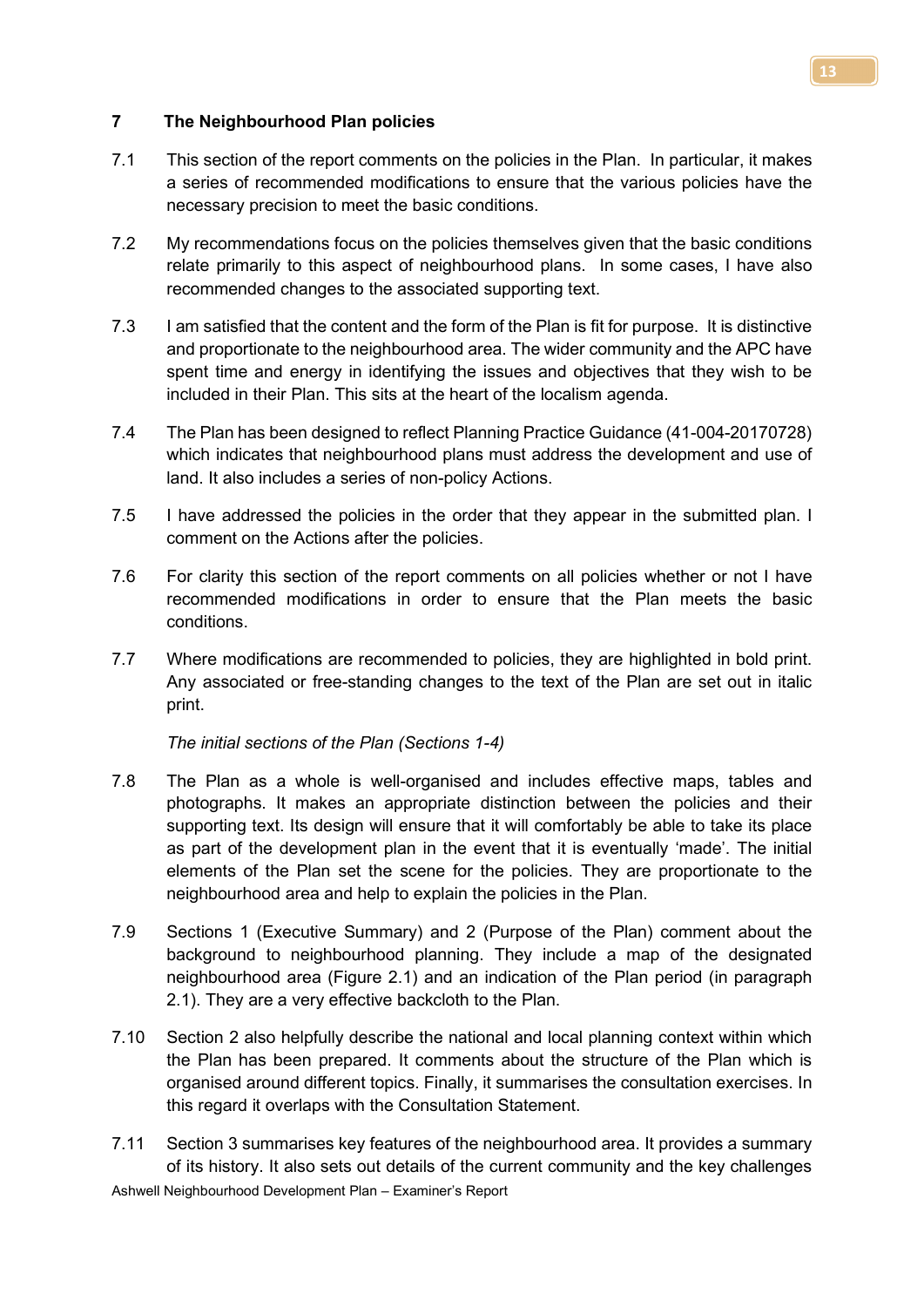addressed as the Plan was prepared. It is a very successful part of the Plan and directly informs several of the policies.

- 7.12 Section 4 sets out the Plan's Vision and the supporting objectives. They are welldeveloped and distinctive to the neighbourhood area. They reflect the issues identified in Section 3.
- 7.13 The remainder of this section of the report addresses each policy in turn in the context set out in paragraphs 7.5 to 7.7 of this report.

Policy ASH1 Location of Development

- 7.14 This policy sets the scene for spatial development in the neighbourhood area. It seeks to focus new development within the defined settlement boundary and to apply a more restrictive approach elsewhere in accordance with national and local policies.
- 7.15 The settlement boundary is based on that proposed for Ashwell in the emerging Local Plan. This is shown in Figure 5.1 of the Plan. The extended boundary largely reflects new development which has taken place since the adoption of the 1996 Local Plan.
- 7.16 In general terms the policy has regard to national policy and is in general conformity with strategic policies in the development plan. However, I recommend the following modifications to the policy and the supporting text to bring the clarity required by the NPPF and to ensure it properly reflects national policy:
	- a reconfiguration of the reference to the extended settlement boundary  $-$  as submitted the policy could suggest that new development should be concentrated within the extended part of the settlement boundary rather than within the overall boundary;
	- the replacement of the second sentence of Part B of the policy neither the NPPF nor the emerging Local Plan require a sequential approach to development within settlement boundaries which favours the development of brownfield sites before greenfield sites. Nevertheless, it will be appropriate for the policy to offer particular support for the development of brownfield sites;
	- $\bullet$  a correction to the final sentence of paragraph  $5.5$  there is a clear difference between policy restrictions in the countryside generally and those in designated Green Belts; and
	- a series of grammatical details.
- 7.17 Otherwise, the policy meets the basic conditions. It will contribute to the delivery of each of the three dimensions of sustainable development by concentrating new development within Ashwell which has access to a good range of retail, commercial and community services.

 Replace Part A of the policy with: 'Development in the neighbourhood area will be focused within the extended settlement boundary shown in Figure 5.1 where it complies with all relevant policies in the development plan and the NPPF'

Replace Part B of the policy with: 'Within the extended settlement boundary, proposed developments on brownfield land will be particularly supported.'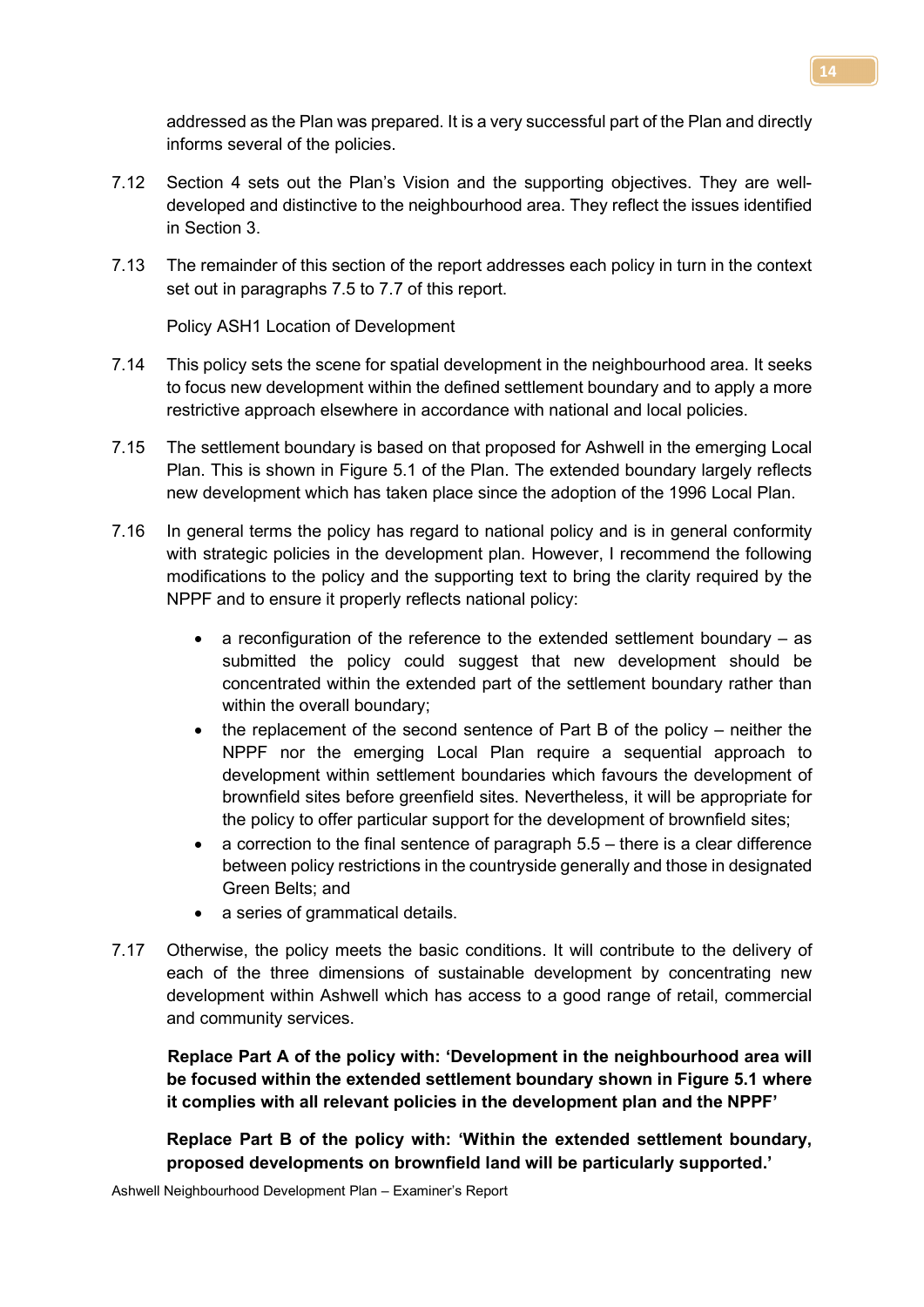Within Part C of the policy:

In (i) replace 'it is' with 'they are'

In (iii) replace 'it relates' with 'they relate'

In (iv) replace 'it is' with 'they are'

Replace the final sentence of paragraph 5.5 with: 'Development outside the settlement boundary will be strictly controlled in accordance with national and local planning policies'

Policy ASH2 Housing Mix

- 7.18 This policy is based on the local demand for a greater number of smaller one, two and three-bedroom dwellings.
- 7.19 It has four related parts as follows:
	- proposals for housing development should include a high proportion of one-, two- and three-bedroom dwellings for sale or rent within the lower quartile of local cost;
	- housing development must contribute to meeting the existing and future housing needs of the neighbourhood area;
	- residential development proposals in the neighbourhood area that provide affordable housing as required by the saved Local Plan 1996 will be supported; and
	- the type and size of affordable homes should meet the specific needs identified for the neighbourhood area.
- 7.20 The policy is underpinned by extensive supporting text which, in some cases, draws on wider research and evidence. The summary of the supporting text comments that 'there is a demand for a greater number of smaller one, two and three-bedroom dwellings at lower quartile cost (as indicated by ONS Housing datasets for the district of North Hertfordshire). The demand comes from single people, young couples, small families and older people who also need developments to be in suitable locations, close to public transport, the village centre and other amenities.'
- 7.21 In general terms, the policy takes an appropriate approach to this important matter. Nevertheless, I recommend a series of modifications to bring the clarity required for a development plan policy. The first reverses the order of Parts A and B of the policy. This will provide an overarching context to offer specific support for developments which include smaller properties.
- 7.22 The second deletes the second sentence of Part C of the policy (which addresses affordable housing). The policy requirement is to meet the strategic housing need for affordable housing as set by NHDC. As such, there is no specific need either for developers to provide a higher figure or for an element of the policy to offer particular support for proposals which delivered a higher yield of affordable housing.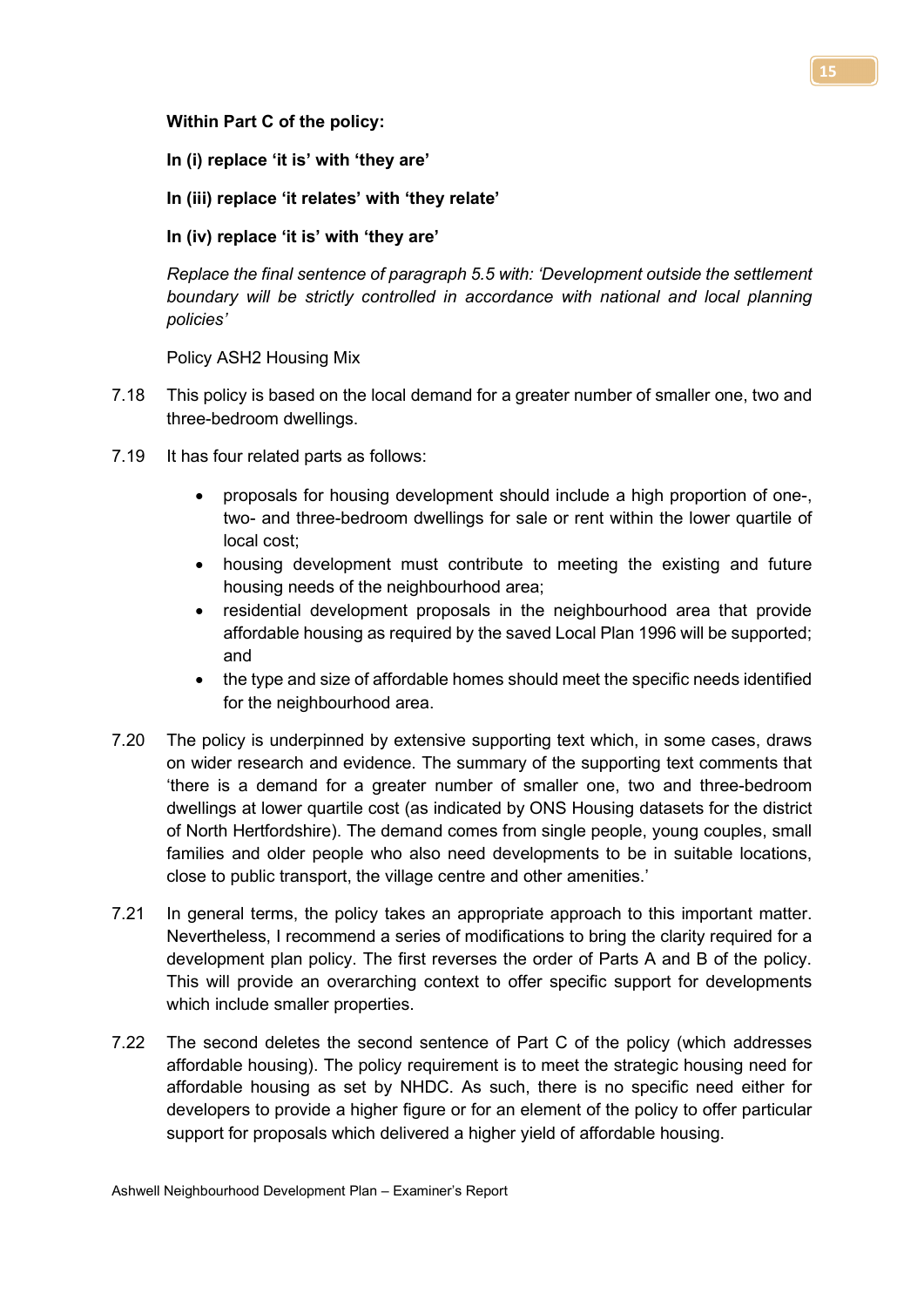- 7.23 The third repositions Part D of the policy to the supporting text. This reflects that it is more of a process matter rather than a policy issue.
- 7.24 Finally, I recommend a series of detailed modifications to the supporting text (insofar as they are necessary to ensure that the Plan meets the basic conditions) to take account of the very helpful comments made by NHDC in its representation to the Plan.
- 7.25 Otherwise. the policy meets the basic conditions. It will assist significantly in delivering the social dimension of sustainable development.

Replace Parts A, B and C of the policy with:

 'Proposals for housing development should contribute towards meeting the existing and future housing needs of the neighbourhood area. Developers of major developments should submit a neighbourhood area-specific Affordable Housing and Dwellings Mix Strategy with any planning application. The Strategy should set out identified housing needs within the neighbourhood area, taking account of Housing Survey 2015 conclusions or any more recent local survey, and demonstrate how the proposed development addresses those needs. In particular the Strategy must show how the proposal:

- meets the needs of older residents (aged 60+) and younger people entering the housing market both in general terms and through the delivery of one- and two-bedroom houses in particular; and
- helps to address housing under-occupancy in the Parish.

 Development proposals which include a significant proportion of one-, two- and three-bedroom dwellings for sale or rent within the lower quartile of local cost will be particularly supported.

Where appropriate, development proposals for housing development should provide affordable housing to development plan standards.'

Delete Part D of the policy.

 At the end of paragraph 6.20 add: 'This matter is addressed in Part C of Policy ASH2. The type and size of affordable homes should meet the specific needs identified for the neighbourhood area.'

In paragraph 6.13 replace 'smaller homes' with 'homes with up to three bedrooms'

 In paragraph 6.18 replace the final sentence with: 'Eligibility is determined with regard to the Common Housing Allocation Scheme and through the Help to Buy Agent for lowcost home ownership'.

Policy ASH3 Character of Development

7.26 This policy builds on the work undertaken by NHDC on the Design Supplementary Planning Document (2011). That work identified five distinct character areas in Ashwell. These character areas are incorporated into the submitted Plan.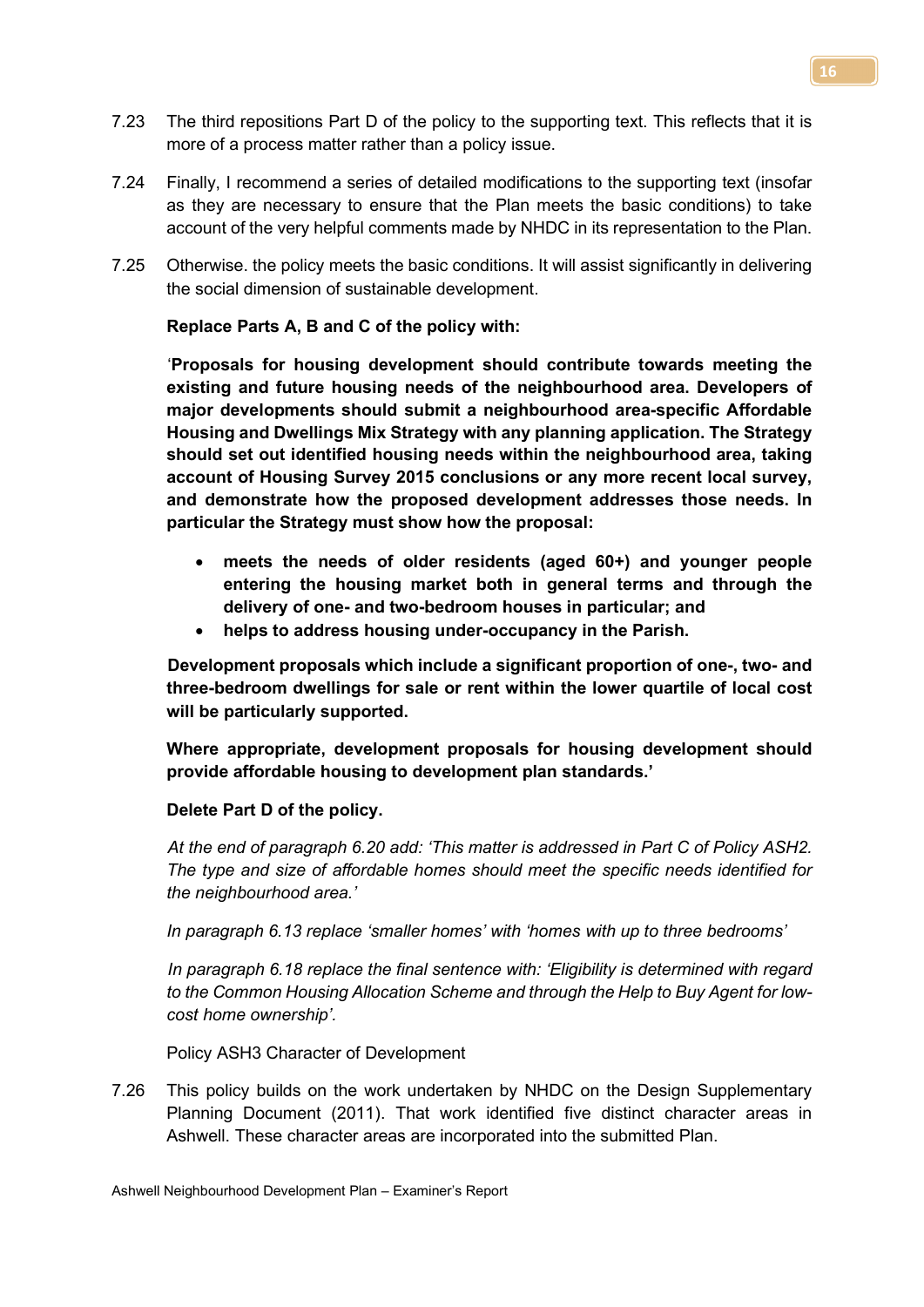- 7.27 The policy comments that the design of new development should demonstrate how it has taken account of the local context and reflects the character and vernacular of the area, using architectural variety in form and materials. It also offers support to innovative development.
- 7.28 The Plan has been prepared within the context of the 2019 version of the NPPF. In July 2021 an updated version of the NPPF was published. The principal changes between the two versions of the NPPF relate to design matters. In many respects Policy ASH3 had anticipated the contents of the updated NPPF. It reflects the approach the National Design Guide and is directly informed by the excellent character assessment work. As such, I am satisfied that there the submitted Plan continues to have regard to national policy. Nevertheless, I recommend that the supporting text is expanded to address the updated NPPF.
- 7.29 The policy is well-considered. In particular, it relates local design principles to the findings of the earlier character assessment work. To bring the clarity required by the NPPF I recommend that Part C of the policy takes on a more prescriptive approach. As submitted, its approach is simply that development proposals should 'address' the two criteria. A prescriptive approach would also more closely relate to the approach taken in other parts of the policy.
- 7.30 Finally, I recommend other detailed modifications to the policy to bring the clarity required by the NPPF.

#### In Part A replace 'Development' with 'Development proposals'

In Part B delete the sentence beginning with 'For example'

#### In Part C delete 'address the following criteria'

In Part D replace 'will be expected to' with 'should'

At the end of paragraph 7.7 add: 'This approach is consistent with the design-led approach as captured in national planning policy. The Plan sets out the Parish Council's approach towards a clear design vision and expectations for development sites. This will ensure that applicants have as much certainty as possible about what is likely to be acceptable'

Policy ASH4 Design of Development

- 7.31 This policy complements the approach taken in the previous policy. It comments about the importance of securing high-quality design. It builds on earlier work on the Ashwell Village Design Statement 2000.
- 7.32 The policy comments that development will be supported where it demonstrates a high quality of design, which responds and integrates well with its surroundings, and meets the changing needs of residents. It also comments that development should minimise its impact on the natural and historic environment, respect the local topography and associated matters such as access and open views.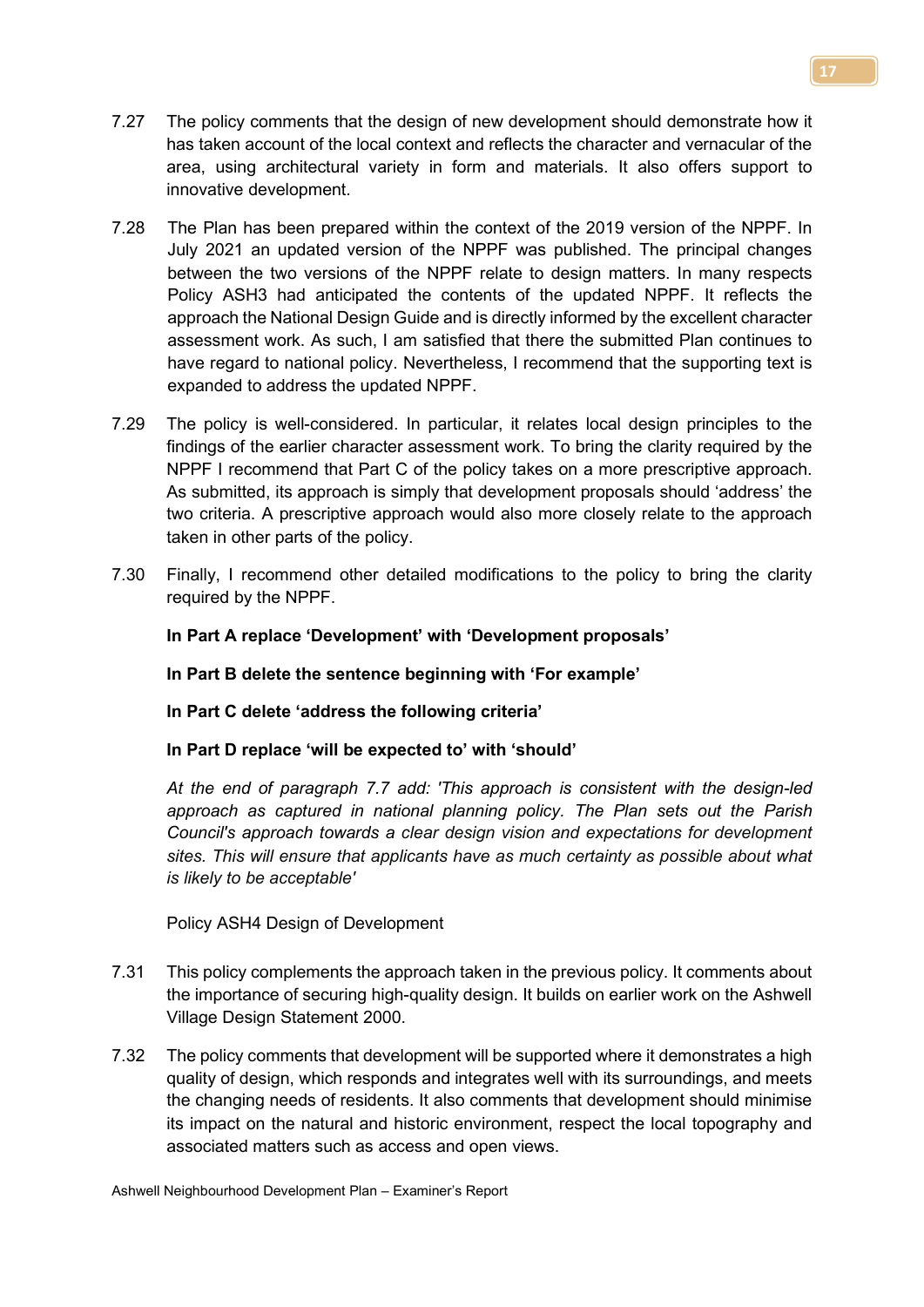- 7.33 The policy has been well-considered. In particular, it relates local design principles to the findings of the earlier character assessment work. My comments on the 2021 version of the NPPF in respect of Policy ASH3 also apply to this policy.
- 7.34 I recommend that the opening part of the policy is reconfigured so that it has a consistent format in setting out the design requirements which new developments should meet. The recommended modification also highlights that a proportionate approach will be necessary to the application of the various design criteria based on the nature of the development proposal concerned.
- 7.35 Finally, I recommend the deletion of the seventh criterion. It comments about car parking issues which are comprehensively addressed elsewhere in the Plan (Policy ASH22).

Replace the opening part of the policy with: 'Development proposals should demonstrate a high quality of design which responds and integrates well with their surroundings, and meets the changing needs of residents. In addition, they should minimise their impact on the natural and historic environment, respecting the topography of their immediate environment including pedestrian and vehicular access and open views.

 As appropriate to their scale, nature and location development proposals should demonstrate how they have responded positively to the following matters:

#### Delete criterion (vii)

Policy ASH5 Flood Risk

7.36 This policy addresses flood risk issues in the parish. As paragraph 7.17 of the Plan comments:

 'Surface water flooding is an issue for the village, principally around the western part of the High Street and in West End, though other parts of the High Street, Back Street, Bear Lane, Church Lane and Hodwell have also been affected. The Environment Agency's flood map (Figure 7.7 and Figure 7.8) highlights this risk and the Agency has advised the inclusion of a policy in the ANP to help manage it…… The Environment Agency has also highlighted in its comments that the village settlement boundary extends into flood zones 2 and 3, as identified in North Hertfordshire District Council's Strategic Flood Risk Assessment (2008)'

- 7.37 The policy has four related parts as follows:
	- requiring that new developments use sustainable drainage systems;
	- such drainage systems should also seek to enhance wildlife and biodiversity;
	- all developments should comply with the drainage authority's current standards; and
	- major development proposals should be accompanied by drainage scheme maintenance plans.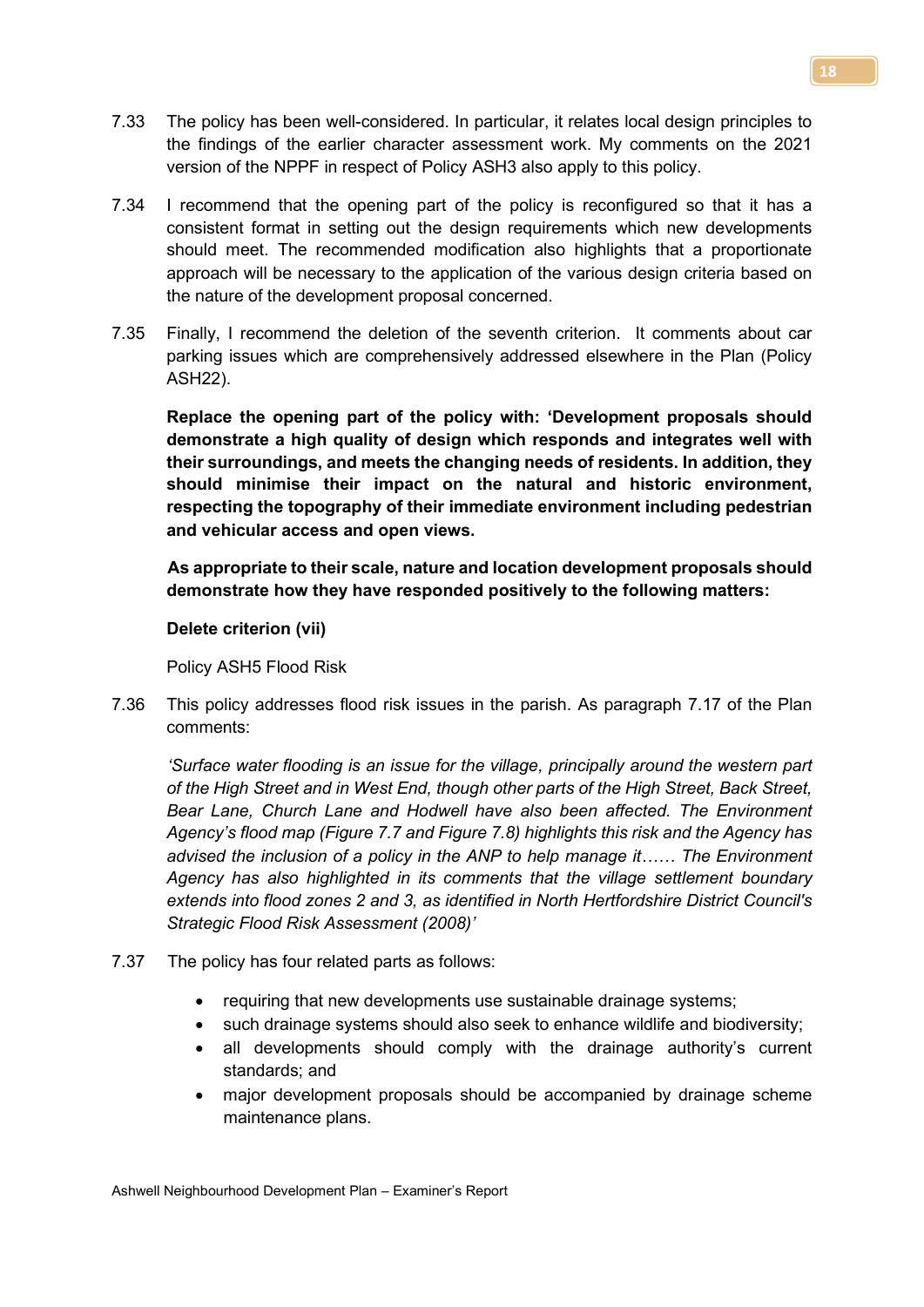- 7.38 In addressing local issues in relation to flooding the policy overlaps with national policy on this matter, principally in Section 14 of the NPPF. In this context NHDC suggested that the policy should be deleted from the Plan.
- 7.39 In its response to the clarification note on this matter APC commented that:

 'the supporting text details the local concerns about flooding and examples of this within the parish. This policy sets out the Plan's requirements for sensitive and imaginative arrangements for sustainable drainage. It is considered that the policy will assist in the development of sustainable and attractive new developments in the village. This creative, biodiversity-considerate approach to urban drainage is alluded to in the text of the emerging Local Plan (at para 4.135) but is not expressly included in the emerging Local Plan policies.'

- 7.40 I have considered these matters very carefully. On the balance of the evidence, I recommend that the policy is reconfigured so that it relates the local circumstances in the parish to national policy without repeating national policy. In particular, such an approach would acknowledge the importance of this matter to local people.
- 7.41 The reconfigured policy makes no reference to Part C of the submitted policy which comments about Anglian Water's standards. These are matters covered by separate legislation. Nevertheless, I recommend that this issue is included within the supporting text as a reference point for potential developers.

#### Replace the policy with:

 Development proposals should take account of the flood zones as shown on Figure 7.8.

 Where appropriate, development proposals should incorporate sustainable drainage facilities which, where practicable, enhance wildlife and biodiversity in their immediate locality.'

 At the end of paragraph 7.18 add: 'Policy ASH5 sets out a policy approach to address this matter. In addition to these policy requirements, developments should comply with the drainage authority's (Anglian Water) current Surface Water Drainage policy'

Policy ASH6 Sustainable Water Supply

Ashwell Neighbourhood Development Plan – Examiner's Report

- 7.42 This policy seeks to safeguard and ensure sustainable water supplies. It has two related parts:
	- residential developments should have a mains water consumption of no more than 110 litres per day; and
	- all major developments should be separately approved by the water supplier (currently Affinity Water) based on its Drought Management Plan.
- 7.43 I queried with APC the extent to which the contents of the policy were already addressed by the Building Regulations or were the responsibility of other organisations. It commented as follows: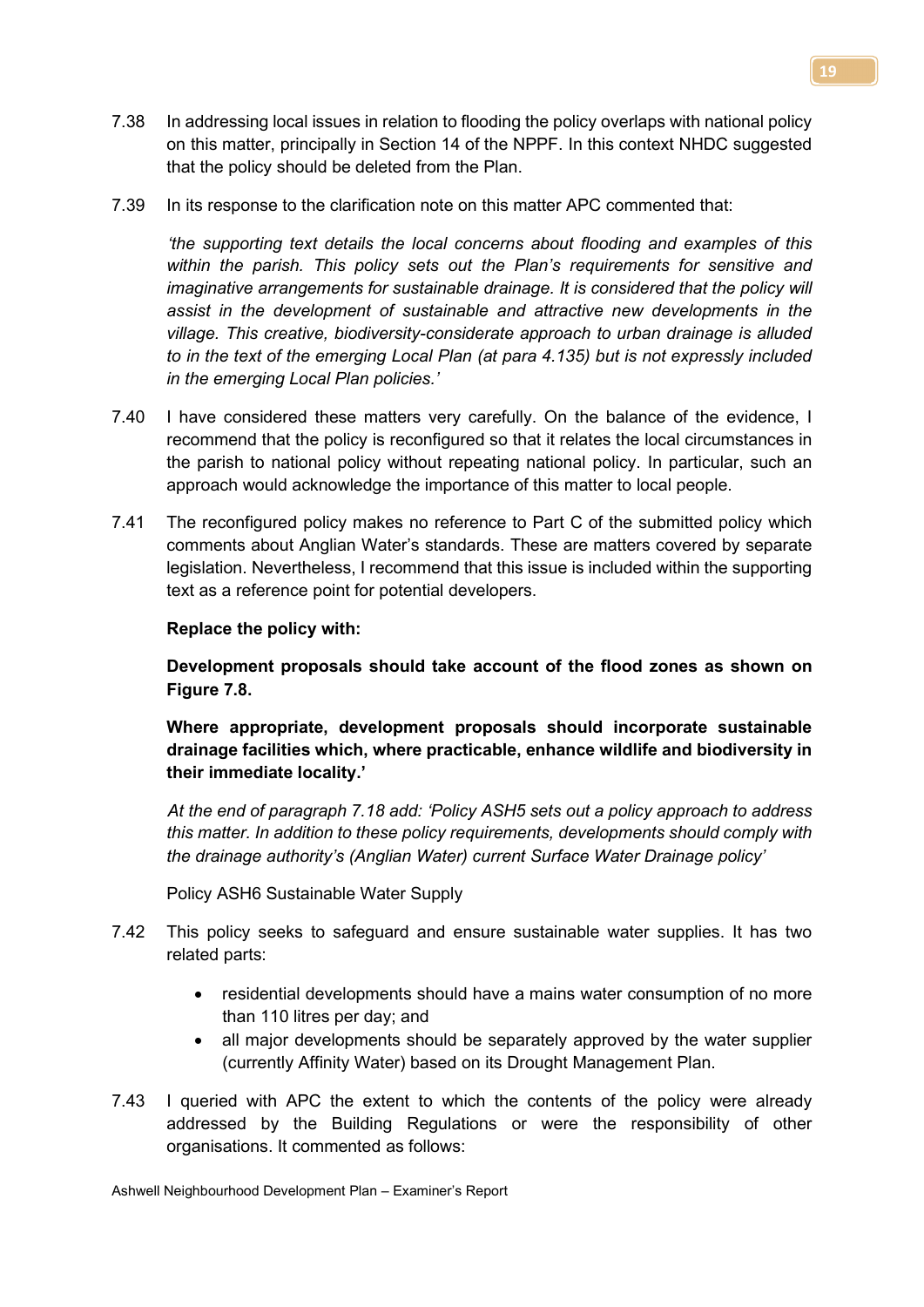'Building regulations set out that water consumption per dwelling should not exceed 125 litres per person per day; but they also set out an optional level of 110 litres per person per day. Ashwell is located within an area of water stress, as demonstrated by the supporting text and this policy therefore seeks to apply this optional usage as the minimum, to recognise this point. This approach is supported by Affinity Water, as the provider, and also the Environment Agency.'

- 7.44 I have considered these matters very carefully. On the balance of the evidence, I recommend that the policy is deleted. I do so for two reasons. The first is that water use is already covered by the Building Regulations and APC has not provided any specific evidence to justify a lower figure. The second is that the element of the policy on water abstraction repeats existing controls which are covered by separate legislation.
- 7.45 I have considered the appropriateness of retaining the supporting text on this matter in the Plan without a related policy. On balance, I am satisfied that the majority of the supporting text can comfortably remain in the Plan. It describes an important element of the neighbourhood area and sets out the existing measures which are in place to safeguard its water environment. However, I recommend specific modifications to paragraph 7.23 to take account of the recommended deletion of the policy.

#### Delete the policy.

In paragraph 7.23 delete the final three sentences.

Policy ASH7 Environmentally sustainable design

- 7.46 This policy is an ambitious approach to promote environmentally-sustainable designs in the parish. It comments that new construction should have low energy needs in line with current best practice and that alterations to existing buildings should aim to reduce resource requirements where this is compatible with their historic character. It includes five principles with which new development should meet as appropriate to their scale and nature.
- 7.47 The policy has been well-developed. The principles are both distinctive and appropriate to the parish. In addition, it has been designed to be applied on a proportionate basis. It meets the basic conditions.

Policy ASH8 Protecting Historic Assets

- 7.48 This policy seeks to safeguard designated and non-designated heritage assets. It has three related parts as follows:
	- new developments should seek to avoid harm to heritage assets;
	- offering support to development proposals which conserve or enhance heritage assets. In this context it identifies a series of local heritage assets;
	- setting out how proposals which would result in the loss of heritage assets would be handled.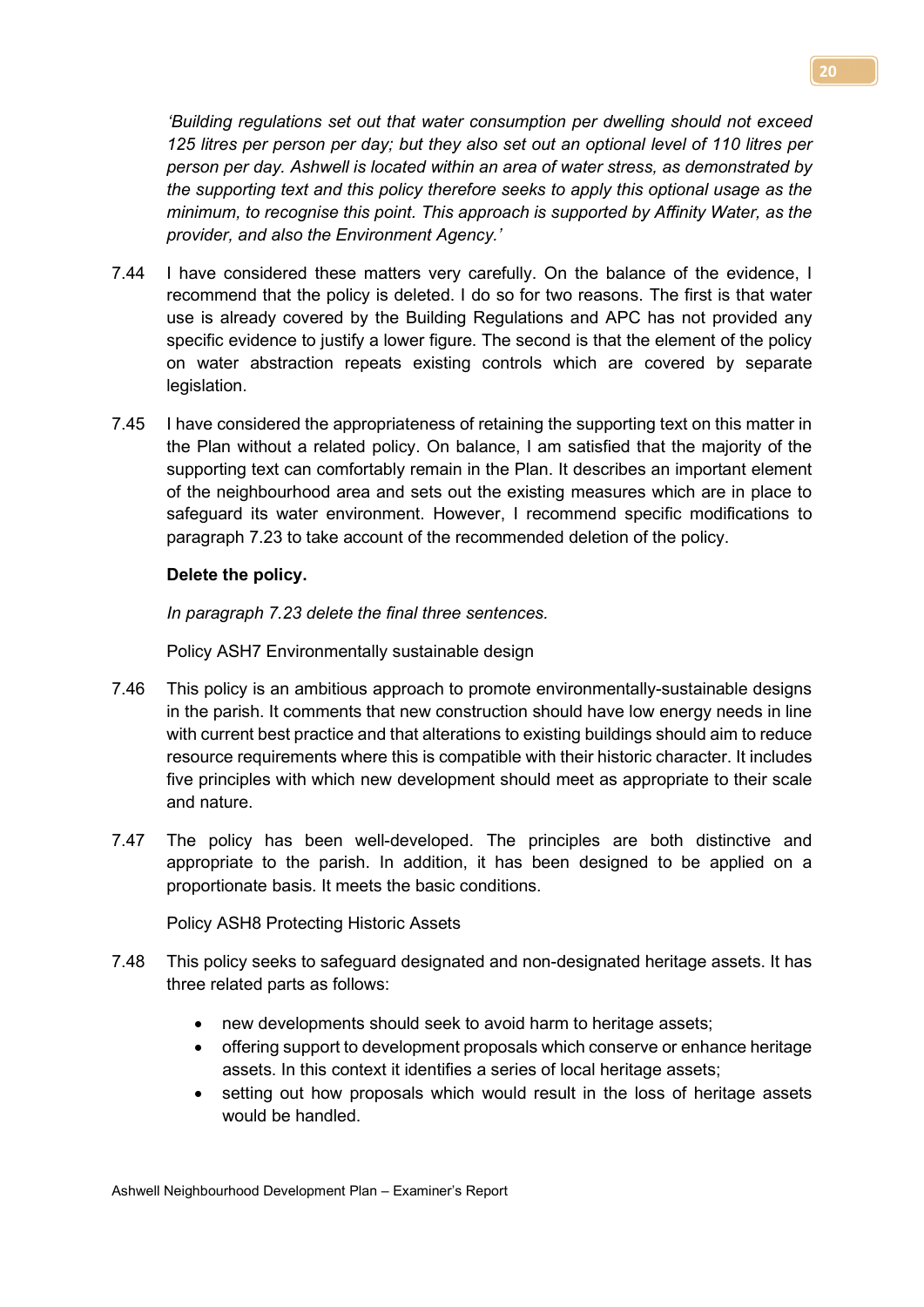- 7.49 Safeguarding the rich built heritage in the neighbourhood area is properly a major issue for the Plan. Nevertheless, it is important that the policy has regard to national policy (as set out principally in Section 16 of the NPPF) and does not repeat or restate that policy approach. In this context, the policy in the submitted Plan does not add any local value to the approach in the NPPF about designated heritage assets which in the case of the neighbourhood area is mainly listed buildings. However, it adds distinctive local value to the national approach towards non-designated heritage assets.
- 7.50 As such, I recommend that the policy is reconfigured so that it achieves two related purposes. The first is to identify the proposed non-designated heritage assets (as set out in Appendix C of the Plan). The second is to apply national policy (and elements of Part B of the submitted policy) to the identified non-designated heritage assets. In this broader framework, I recommend that the policy is replaced with one with a clear focus on non-designated heritage assets.
- 7.51 The supporting text largely reflects the approach set out in the NPPF. In particular, it acknowledges that the listed buildings in the parish are already protected. Nevertheless, I recommend a consequential modification to the supporting text to ensure that it has regard to paragraph 203 of the NPPF with regard to non-designated heritage assets. As submitted, paragraph 7.35 of the Plan takes a more restrictive approach than that in national policy.

#### Replace the policy with:

'The Plan identifies a series of non-designated heritage assets. They are detailed in Appendix C of the Plan.

The effect of an application on the significance of a non-designated heritage asset should be taken into account in determining the application. In weighing applications that directly or indirectly affect non-designated heritage assets, a balanced judgement will be required having regard to the scale of any harm or loss and the significance of the heritage asset.

 Proposals will be supported where they preserve, sustain and enhance the special character, significance, appearance and locally-distinctive features of the non-designated heritage assets in general, and particularly where they respond positively to the scale, form, proportion, design, materials and architectural features on the building concerned.'

In paragraph 7.35 replace the second sentence with: 'Development proposals affecting these important buildings will be assessed against the principles of paragraph 203 of the NPPF'

Policy ASH9 Locally Significant Views

- 7.52 This policy identifies a series of locally-significant views. They reflect the relationship between the built village and its surrounding agricultural hinterland.
- 7.53 In addition to views out of the village, there are many views towards the village, or within the village itself, which are intrinsic to Ashwell's sense of place. Many of these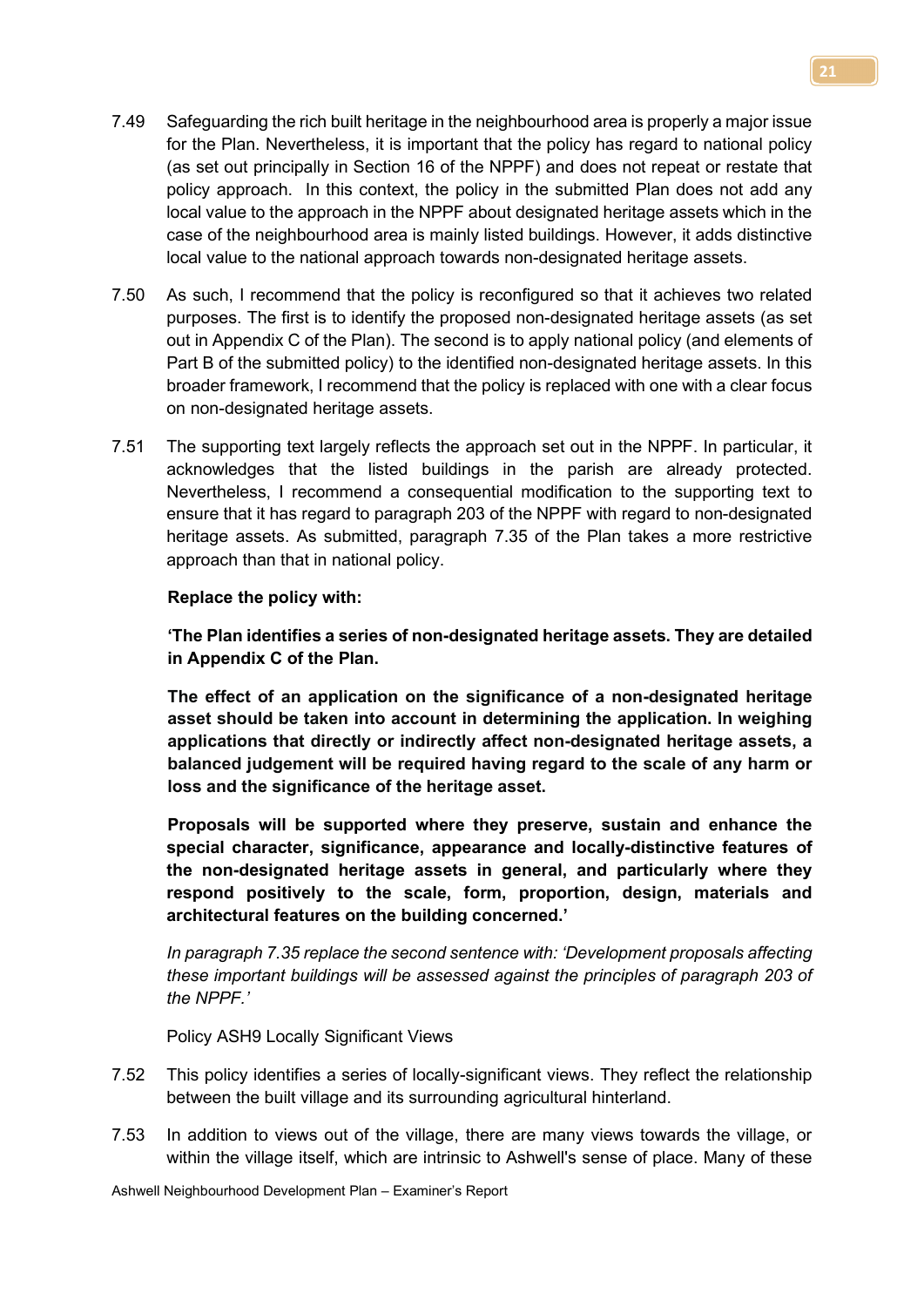views focus on the tower of St Mary's Church. The Plan includes a description and photograph of each view. The views are shown in Figure 7.10 of the Plan.

7.54 I looked at several of the views during the visit. They have been carefully-chosen. In their different ways, they celebrate the heritage of the village and/or its relationship with the surrounding countryside. The policy takes a comprehensive approach to its subject matter. However, section A is a policy element and sections B and C are supporting text. APC agreed with this conclusion in its response to the clarification note. As such, I recommend that sections B and C are deleted from the policy and repositioned into the supporting text.

# Delete Parts B and C of the policy

At the end of paragraph 7.43 of the Plan add the deleted part B of the policy.

 At the end of paragraph 8.15 of the Plan add 'Development proposals should comply with the findings and quidelines in Character Area Assessment 224'

Policy ASH10 Natural Landscape and Rural Character

- 7.55 This policy addresses a series of issues relating to the natural landscape and rural character of the parish as follows:
	- development should safeguard the natural landscape and retain landscape features;
	- the identification of a series of criteria with which development proposals should comply;
	- the need for development proposals to provide open spaces in a proportionate way;
	- landscaping within developments should follow ecological principles; and
	- the need for the ongoing management of open spaces.
- 7.56 The policy takes a positive approach to this important matter. I saw the importance of the natural landscape in the neighbourhood area during the visit. The structure and the wording of the policy has been very well-developed. However, I recommend that Part E of the policy is reconfigured so that it is clear that it requires appropriate management arrangements to be put in place for proposals which incorporate open space (in accordance with Part C of the policy). Otherwise, it meets the basic conditions. It will do much to contribute to the delivery of the environmental dimension of sustainable development.

# Replace part E of the policy with: 'Development proposals which incorporate open spaces should provide for an appropriate legal agreement to ensure proper management of the open space over the lifetime of the development.'

Policy ASH11 Natural Wildlife Assets, Wildlife Corridors and Green Infrastructure

- 7.57 This policy takes a comprehensive approach to natural wildlife assets and green infrastructure.
- Ashwell Neighbourhood Development Plan Examiner's Report 7.58 This policy addresses a series of specific issues on these matters as follows: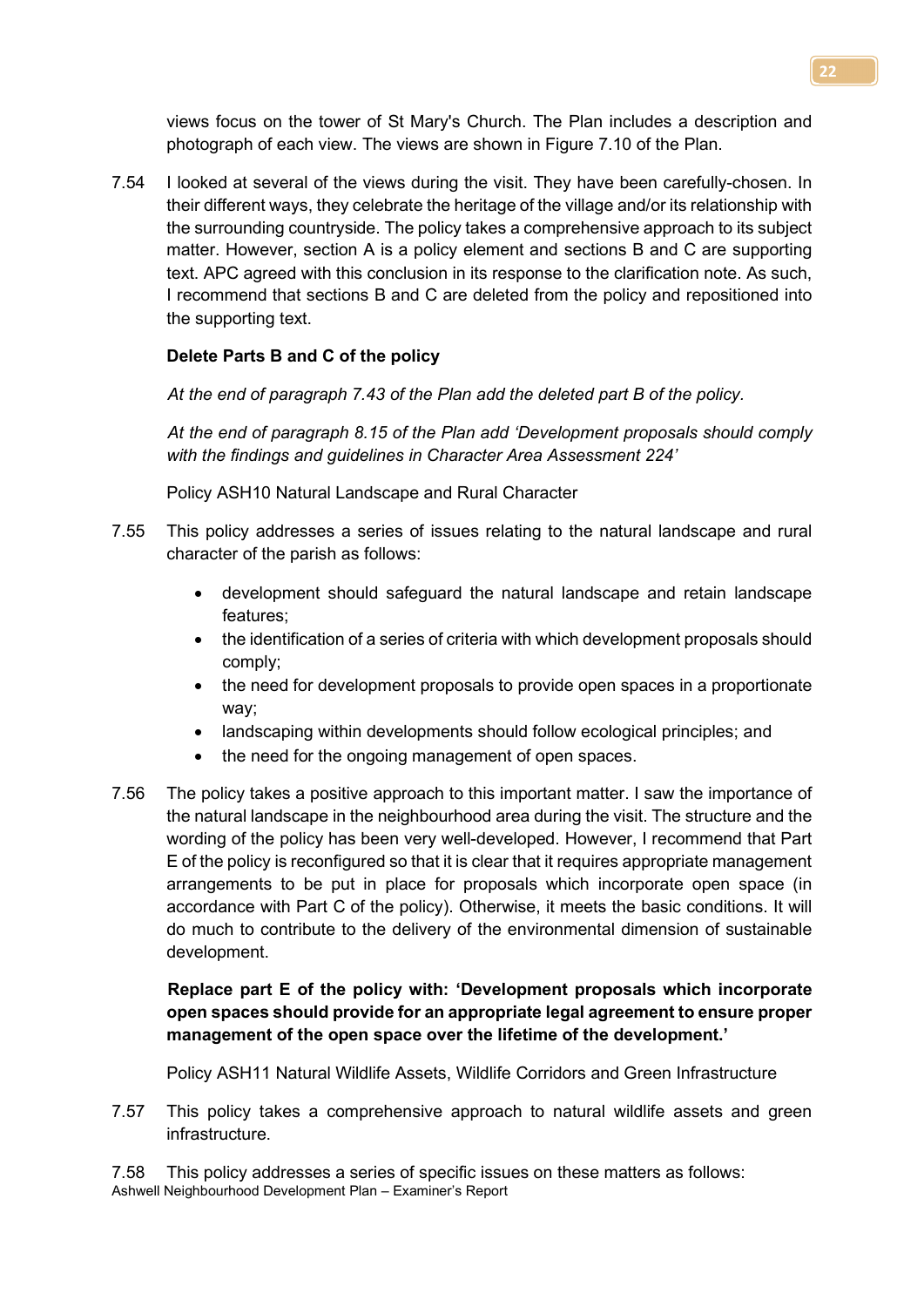- the need for development proposals to demonstrate biodiversity net gain;
- the protection of green infrastructure;
- the protection of watercourses; and
- the safeguarding of Ashwell Springs.
- 7.59 The policy is distinctive to the parish and has regard to national policy. However, sections A and B are policy elements and sections C and D are supporting text. APC agreed with this conclusion in its response to the clarification note. As such, I recommend that sections C and D are deleted from the policy and repositioned into the supporting text.
- 7.60 Otherwise, the policy is very well-developed. In particular it will contribute significantly to the delivery of the environmental dimension of sustainable development in the neighbourhood area.

#### Delete parts C and D from the policy.

At the end of paragraph 8.8 of the Plan add the deleted part D of the policy

At the end of paragraph 8.15 of the Plan add the deleted part C of the policy

Policy ASH12 Local Green Spaces

- 7.61 This policy proposes the designation of the Foresters' Allotments as a local green space (LGS). It carefully seeks to ensure that the approach has regard to the national approach to this matter in the NPPF.
- 7.62 On the basis of all the information available to me, including my own observations, I am satisfied that the proposed LGS comfortably complies with the three tests in the NPPF and meets the basic conditions. It is precisely the type of green space which the authors of the NPPF would have had in mind in preparing national policy.
- 7.63 In addition, I am satisfied that its proposed designation would accord with the more general elements of paragraph 101 of the NPPF. Firstly, I am satisfied that the designation is consistent with the local planning of sustainable development. It does not otherwise prevent sustainable development coming forward in the neighbourhood area and no such development has been promoted or suggested. Secondly, I am satisfied that the LGS is capable of enduring beyond the end of the Plan period. It is an established element of the local environment and has existed in its current format for many years. In addition, no evidence was brought forward during the examination that would suggest that the proposed local green space would not endure beyond the end of the Plan period.
- 7.64 The policy itself has two related parts. The first identifies the proposed LGS. The second sets out the implications for LGS designation. The second part seeks to follows the approach as set out in paragraph 103 of the NPPF. However, it goes beyond that approach in an important respect which indicates that development will not be supported unless it is required to 'enhance the role and function of that local green space'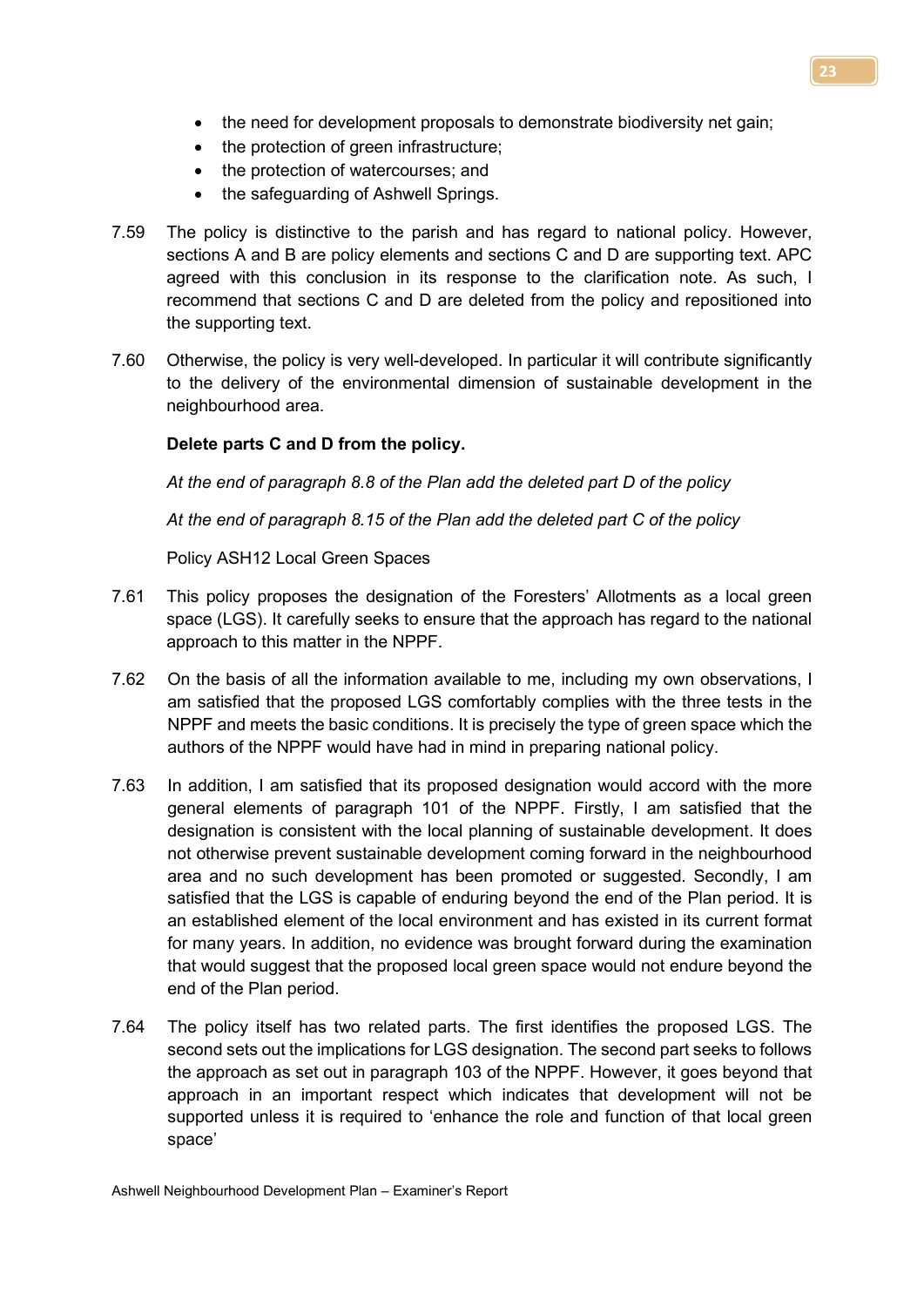- 7.65 I can understand the circumstances which have caused APC to design the policy in this way. Nevertheless, I recommend a modification so that the policy takes the matterof-fact approach in the NPPF. The recommended modification also takes account of the case in the Court of Appeal on the designation of local green spaces and the policy relationship with areas designated as Green Belts (2020 EWCA Civ 1259).
- 7.66 In the event that development proposals affecting the LGS come forward within the Plan period, they can be assessed on a case-by-case basis by NHDC. In particular, NHDC will be able to make an informed judgement on the extent to which the proposal concerned demonstrates the 'very special circumstances' required by the policy. I recommend that the supporting text clarifies this matter.

#### Replace the second part of the policy with:

#### 'Development proposals within the designated local green space will only be supported in very special circumstances'

At the end of paragraph 8.24 add: 'Policy ASH 12 follows the matter-of-fact approach in the NPPF. In the event that development proposals come forward on the local green space within the Plan period, they can be assessed on a case-by-case basis by the District Council. In particular it will be able to make an informed judgement on the extent to which the proposal concerned demonstrates the 'very special circumstances' required by the policy'

Policy ASH13 Incubator/Flexible Start up business spaces

- 7.67 This policy takes a positive approach towards the development of small/start up business uses. It is underpinned by local feedback as the Plan was developed. Paragraph 9.9 comments that 'residents have strongly indicated that they would prefer to work locally, with many choosing to work from home. This has the added benefit of reducing the level of out-commuting necessary. Support for small and start-up businesses fits well into the existing local economy and social fabric and can provide the best strategy for increasing local employment within an existing and growing skills base'.
- 7.68 The policy has two related parts. The first offers support to proposals to provide incubator/start-up business space on flexible terms. The second requires that new workspaces should demonstrate the way in which they can be incorporated within their immediate locality without generating any unacceptable impact on the amenity of residential properties and on the capacity and safety of the local highways network.
- 7.69 In its response to the clarification note APC advised on its intentions for the 'flexible terms' element of the policy. It confirmed that it intended that 'flexible' relates to the ability for workspaces to be used flexibly (where they may be designed in a way that can serve multiple purposes and uses) - as opposed to rented/leased flexibly. I recommend a modification to the policy to address this matter given that flexible renting and/or business terms is not a land use matter.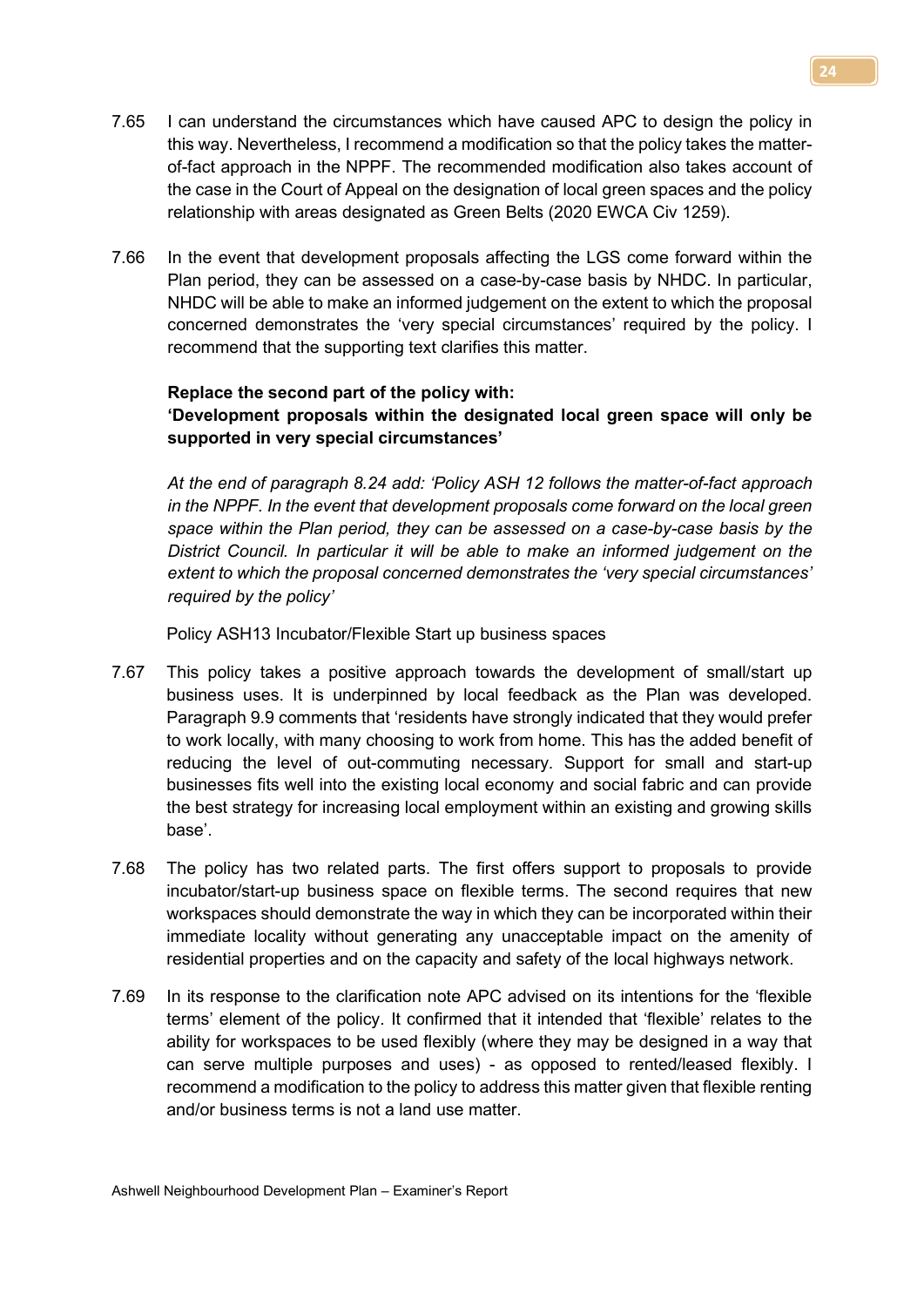7.70 Otherwise, the policy has regard to national policy and meets the basic conditions. It will contribute significantly to the delivery of the economic dimension of sustainable development.

Replace the initial element of Part A of the policy with: 'Proposals to provide incubator/start-up business space that is flexible in its use will be supported through:'

Policy ASH14 Broadband Provision

- 7.71 This policy reflects the increasing importance of broadband connectivity both generally, and in rural locations in particular.
- 7.72 It comments that all new residential, commercial and community properties within the parish should be served by a superfast broadband (fibre-optic) connection.
- 7.73 The second part of the policy identifies an exception to the policy. Whilst this is a helpful and practical approach, a policy would not usually identify an exception to its application. As such, I recommend that the second part of the policy is deleted and repositioned into the supporting text. This will provide the clarity required by the NPPF.

#### Delete the second part of the policy.

At the end of paragraph 9.14 add: 'Policy ASH14 reinforces this matter and requires that all new residential, commercial and community properties should be served by a superfast broadband (fibre-optic) connection. The only exception to this approach will be where it can be demonstrated, through consultation with Next Generation Access Network providers, that this would not be possible, practical or economically viable. In such circumstances, sufficient and suitable ducting should be provided within the site and to the property to facilitate ease of installation at a future date on an open access basis.'

Policy ASH15 Ashwell Village Centre

- 7.74 This policy celebrates the importance of the village centre to the economic and community well-being of the parish.
- 7.75 The Plan comments that the shops and meeting places in the village centre continue to provide a vital focus for both spontaneous pedestrian interaction, as well as organised community events, all of which contribute to the pleasure of living in a thriving and historically significant rural village. I saw the importance and the vibrancy of the village centre during the visit.
- 7.76 The Plan also indicates that the local engagement process indicated that there is real concern among parishioners about a decline in support for local shops and services. It comments that in the last few years, the village has lost its permanent post office and a takeaway food outlet. Local people are concerned if further shops close this will result in the diminishing of other services, for example the pharmacy. The pharmacy supplies many over-the-counter medicines and goods and is an important source of advice and support to local residents. The Plan comments that its closure would represent a considerable loss to the community.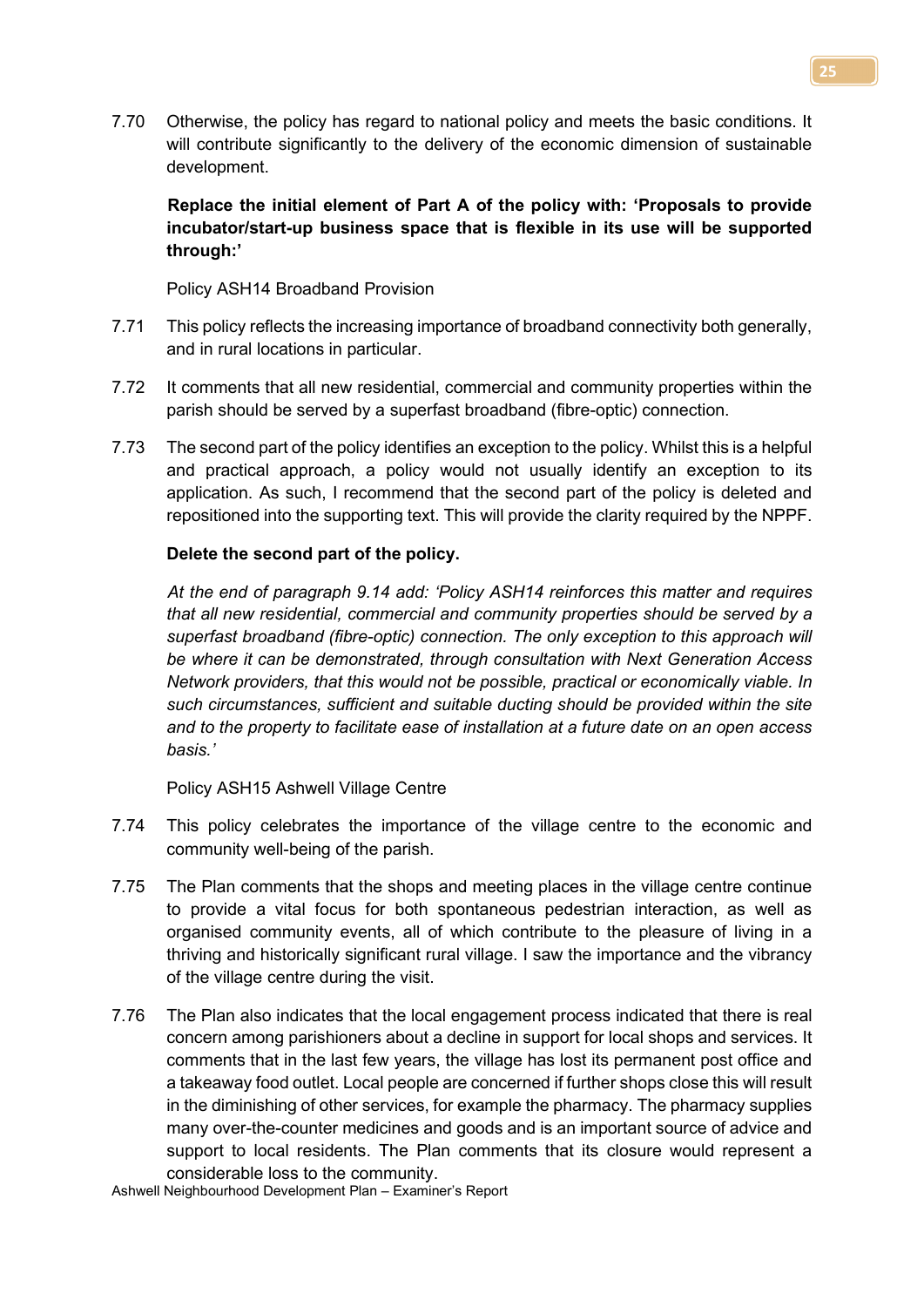- 7.77 The policy has three related parts as follows:
	- development proposals that provide a balance of uses retail, leisure and community, commercial and residential - will be supported;
	- proposals which result in the permanent change of use of Classes E, F1 and F2 to other uses will only be supported where certain criteria are met; and
	- offering support for the reuse of historic buildings within Ashwell village centre for activities that will enhance its vitality and viability.
- 7.78 The policy has been well-developed. It seeks to ensure that the village centre retains its commercial importance and its wider social and community function in the parish. The policy has also taken account of the changes to the Use Classes Order in 2020 which provided considerable flexibility for uses traditionally associated with town and village centres.
- 7.79 I recommend a series of modifications to bring the clarity required by the NPPF. I recommend that the approach in Part A is refined so that it provides flexibility for the range of uses which would assist in maintaining the vitality and viability of the village centre. In Part B, I recommend that the references to specific uses is consistent with the approach taken in the further Main Modifications to Policy SP4 of the emerging NHDC Local Plan (May 2021). Finally, I recommend detailed modifications to Part C of the policy so that its contents are set out consistently in the plural rather than in the singular.
- 7.80 Otherwise, the policy meets the basic conditions. It will contribute significantly to the delivery of the economic and social dimensions of sustainable development in the neighbourhood area. Plainly the ongoing success of the village centre is key to the future sustainability of the village and its wider hinterland.

 Replace Part A of the policy with: 'Development proposals which would contribute towards a balance of uses in Ashwell village centre and assist in maintaining its vitality and viability and its role as the focal point of the community will be supported'

 Replace Part B of the policy with: 'Proposals for the change of use of shops, financial and professional services, café or restaurants, pubs or drinking establishments or takeaways to other uses will only be supported where it can be demonstrated that there is no reasonable prospect of the site or premises being used for ongoing retail or community uses. Applicants will be expected to demonstrate that the existing use is no longer viable and that the site has been marketed for12 months for alternative retail or community uses.'

 Replace the first sentence of Part C of the policy with: 'The reuse of historic buildings within Ashwell village centre for activities that will enhance their vitality and viability will be supported'

Policy ASH16 Provision of Leisure and Recreational Facilities

7.81 This policy recognises the importance of leisure and recreational facilities to local people.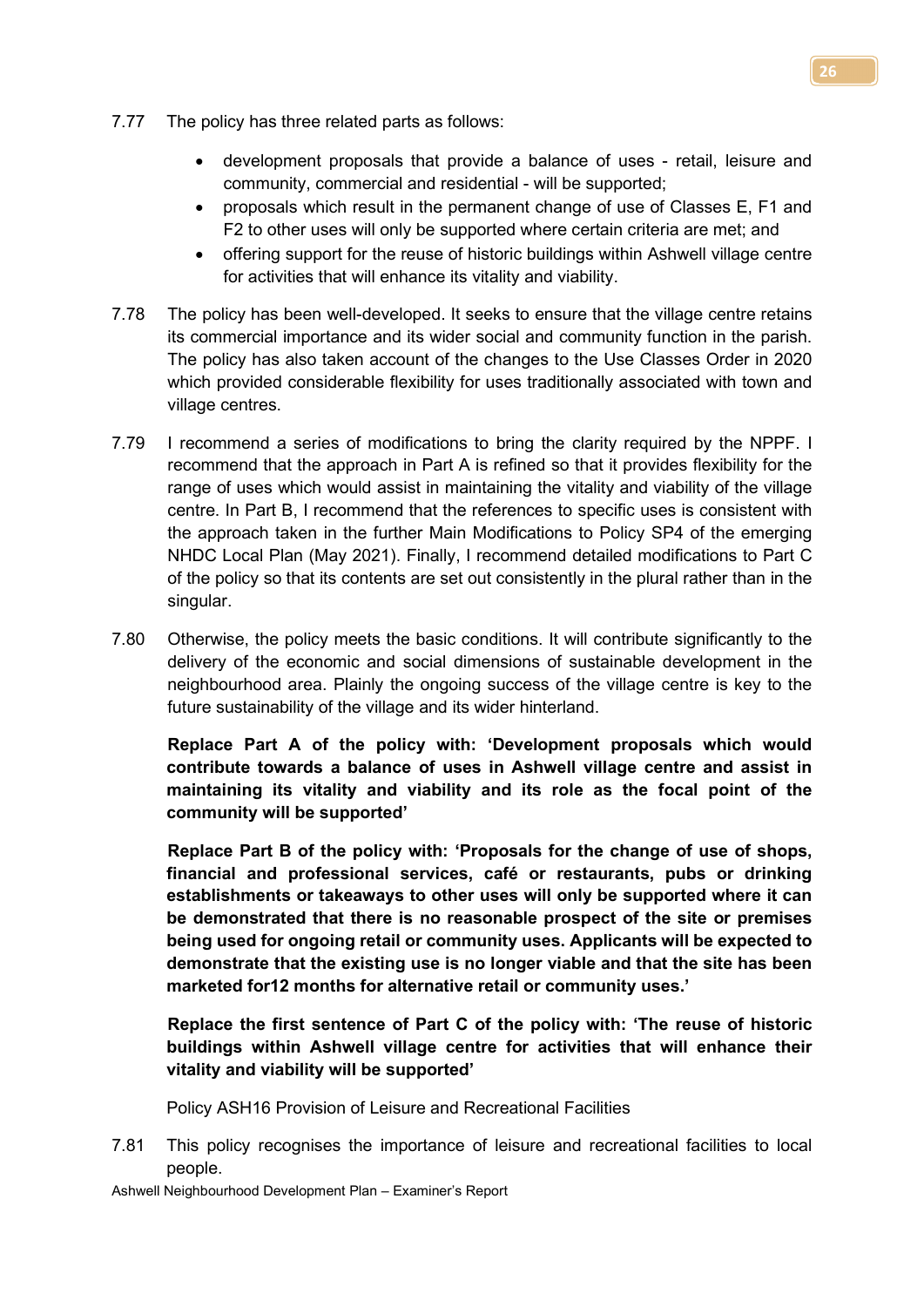- 7.82 It has two related parts as follows:
	- offering support to new play areas and sports facilities or improvements to existing ones, the extension of the existing Recreation Ground and providing additional recreation space elsewhere; and
	- commenting that the delivery of new facilities or improvements to existing facilities will be secured through Section 106 contributions or Community Infrastructure Levy funding.
- 7.83 In its response to the clarification note APC advised that the policy is intended to be read such that it supports proposals whose principal aim is to provide new or extended recreational facilities. In particular it commented that it does not support development that delivers, as a consequence, recreational facilities – these would be considered on their merits against all policies of the neighbourhood plan. I recommend modification to address this matter and to bring the clarity required by the NPPF.
- 7.84 The second part of the policy is a process matter (about how new/improved facilities may be delivered and financed) rather than a land use policy. As such I recommend that it is deleted from the policy and repositioned into the supporting text. Otherwise, the policy meets the basic conditions. It will assist significantly in the delivery of the social dimension of sustainable development.

# Replace the opening element of Part A of the policy with: 'Proposals for the following recreation and leisure facilities will be supported'

#### Delete Part B of the policy

 At the end of paragraph 10.11 add: 'Policy ASH16 sets out an approach towards the development of new or improved recreational facilities. The delivery of new facilities or improvements to existing facilities, including the provision of accessible toilets, changing rooms and communal space - will be secured through Section 106 contributions or Community Infrastructure Levy funding, once adopted by North Hertfordshire District Council.'

Policy ASH17 Protection of Public Houses

- 7.85 This policy acknowledges the importance of public houses to the local community. As paragraph 10.13 of the Plan comments, 'opportunities for social interaction, including the combatting of isolation among older members of the community, are important. The three public houses in Ashwell (Bushel and Strike, Rose and Crown, and Three Tuns) are not only valued local businesses but they also act as community assets. They have social or cultural value for particular groups in the community and provide employment opportunities.' I saw their popularity during the visit.
- 7.86 The policy has two related parts as follows:
	- development proposals to change the use of public houses will only be supported if such a use is demonstrably unviable; and
	- proposals for the expansion of existing public houses to develop appropriate community-based activities, such as a restaurant will be supported.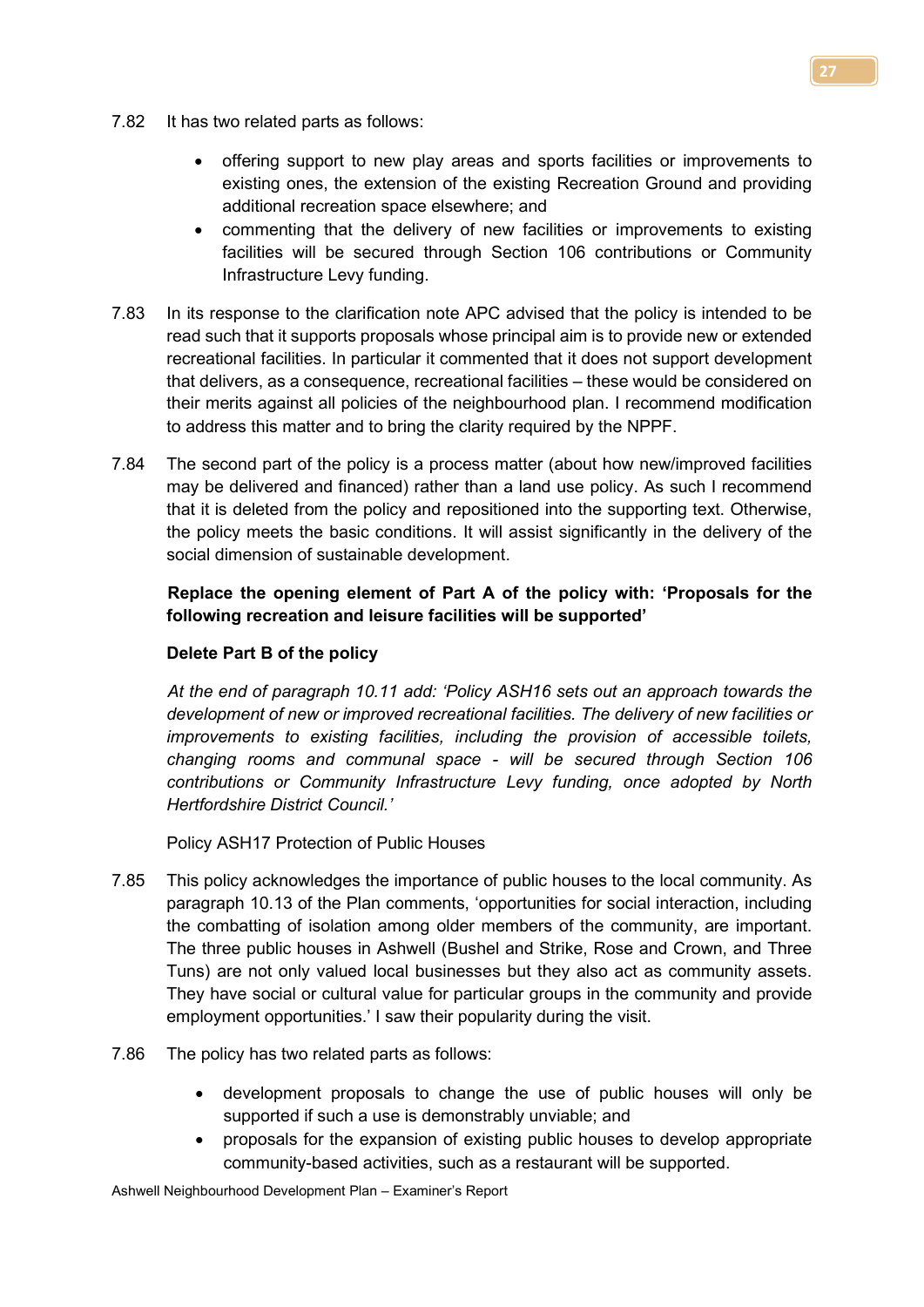7.87 The policy has been well-developed. It meets the basic conditions. It will do much to contribute towards the delivery of the social dimension of sustainable development.

#### Policy ASH18 Maintaining Existing Health Facilities

- 7.88 This policy offers support to proposals to enhance and facilitate the continued delivery of health services at Ashwell Surgery, Ashwell dental surgery and Ashwell pharmacy.
- 7.89 The second part of the policy offers support to proposals for the expansion of the three services (and their potential relocation within the parish) subject to a series of criteria.
- 7.90 The policy has been well-developed. It will do much to contribute towards the delivery of the social dimension of sustainable development. I recommend the deletion of repetition in the first part of the policy. Otherwise, it meets the basic conditions.

#### In the first part of the policy delete 'Health facilities being:'

Policy ASH19 Education Provision

- 7.91 This policy offers support to proposals which would maintain, enhance or facilitate the continued delivery of good quality education in the parish.
- 7.92 As with other community-based policies in the Plan, the policy has been welldeveloped. It will do much to contribute towards the delivery of the social dimension of sustainable development. I recommend the deletion of the reference to 'good quality' education in the policy. Whilst the delivery of good quality education is an important social objective, it is not directly a land use matter. Otherwise, the policy meets the basic conditions.

#### Delete 'good quality'

Policy ASH20 Accessible Paths in the Village and Rural Areas

- 7.93 This policy responds to the remote location of the village, and the opportunities provided for access by its various paths.
- 7.94 The policy has four related parts as follows:
	- development proposals to improve cycling and walking will be supported. In particular, provision of additional routes that provide or complete circular walks and are physically separated from vehicular traffic and from one another will be supported;
	- all new developments should ensure safe pedestrian access for all, including those with restricted mobility, to link up with existing footways;
	- development proposals which include highway solutions that mitigate the impact of traffic through the village centre will be supported; and
	- public bridleways and footpaths should only be removed where the benefits of the development in the location proposed clearly outweigh the loss and where suitable alternatives are provided.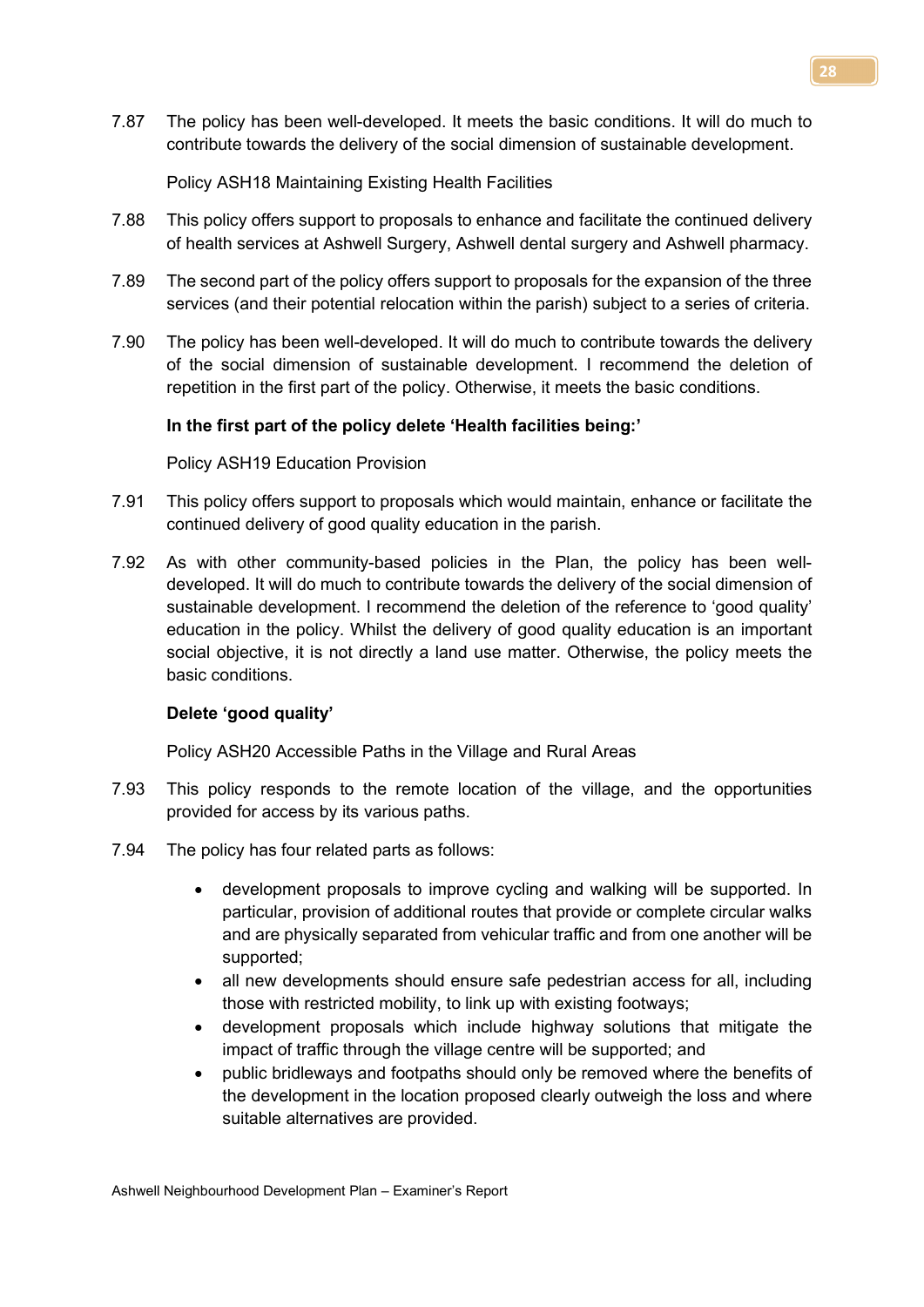- 7.95 The policy approach is both appropriate and distinctive to the parish. Nevertheless, I recommend a series of modifications to ensure that it has the clarity required for a development plan policy. In relation to Part B, I recommend the deletion of explanatory text and that the policy applies in a proportionate fashion. In addition, I recommend that the requirement for the pedestrian access to connect with existing footpaths applies only where it is practicable to do so. Plainly some developments will provide obvious opportunities for such connections and others will not.
- 7.96 Secondly, I recommend that Part D takes a more positive approach which requires new development to respect footpaths and bridleways. As submitted, the policy anticipates that such access routes may be lost to new development. In any event, such circumstances would be considered primarily under highways rather than planning legislation.

 Replace Part B of the policy with: 'As appropriate to their scale, nature and location, new developments should ensure safe pedestrian access for all, including those with restricted mobility which, where it is practicable to do so, connect with existing footways

 Replace Part D of the policy with: 'Proposed developments should take account of existing public bridleways and footpaths and, where appropriate, incorporate them in a sensitive and positive fashion into their layouts and designs.'

Policy ASH21 Bus Services and Community Transport

- 7.97 This policy has two related parts as follows:
	- new development proposals that contribute towards physical improvements in the quality of public and community transport services and/or supporting infrastructure, including bus shelters will be supported; and
	- proposals that lead to a reduction in the number of private vehicles being used to link to Ashwell and Morden station and other local stations will be supported.
- 7.98 Both elements of the policy are well-intentioned. However, as submitted, they could have unintended consequences. In any event, both elements of the policy are unlikely to be delivered through the land use planning system.
- 7.99 In all the circumstances, I recommend that the policy is deleted. Nevertheless, I recommend that the two issues are captured as additional matters in the non-land use Action section of the Plan under the Transport and movement action heading

#### Delete the policy.

In the Transport and movement action heading in Section 15 of the Plan add:

Explore options for physical improvements in the quality of public and community transport services and/or supporting infrastructure, including bus shelters.

 Explore opportunities to reduce the number of private vehicles being used to link to Ashwell and Morden station and other local stations.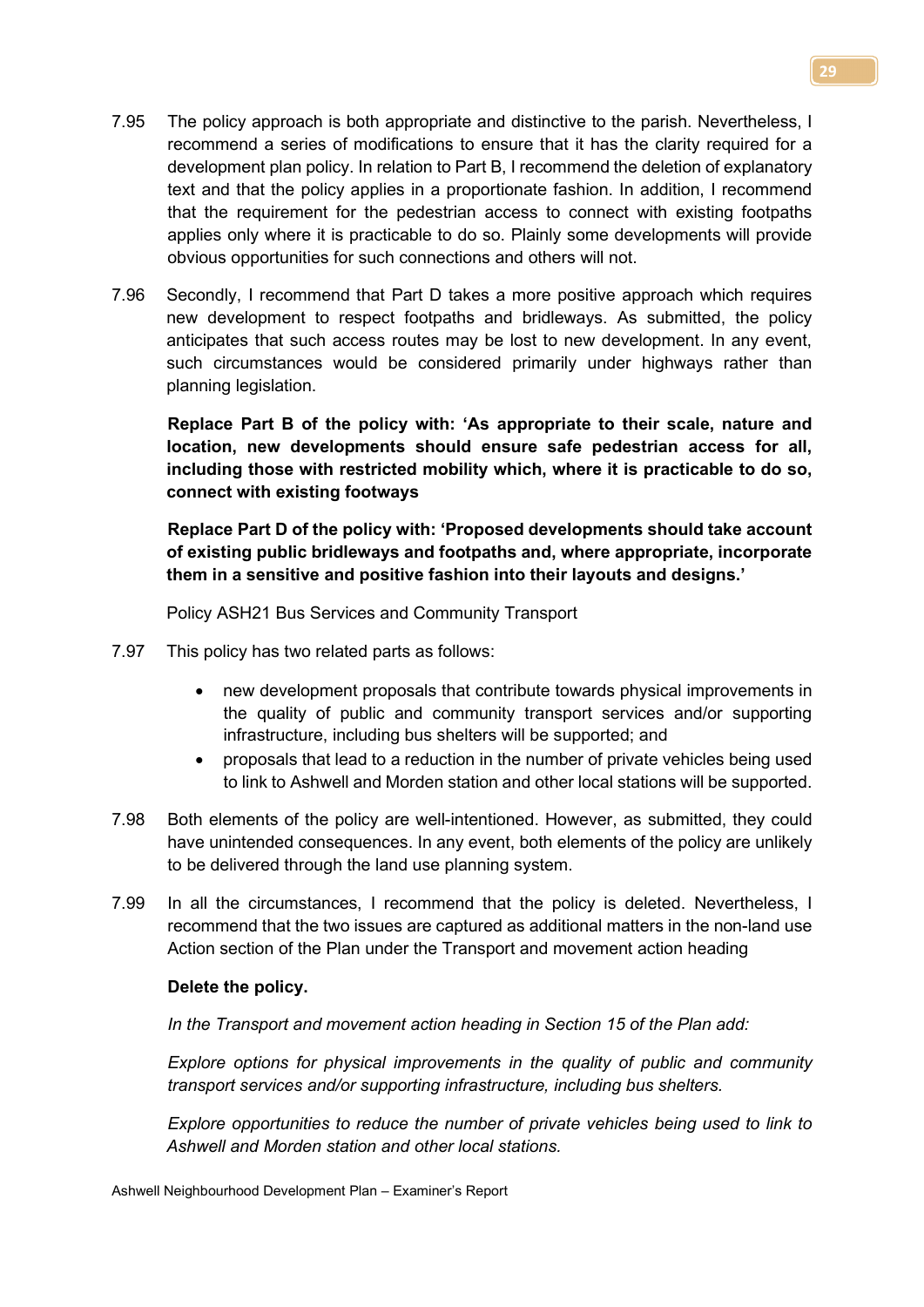Policy ASH22 Residential and Public Car Parking

- 7.100 This policy addresses five related issues on car parking matters as follows:
	- proposals that add new dwellings or business space should include the provision of adequate, sensitively-designed off-street parking;
	- in appropriate cases, planning approval for such uses may be subject to conditions preventing change of use, where this could result in inadequate car parking provision being available;
	- setting out a presumption against the loss of any publicly accessible off-street car parking in the neighbourhood area;
	- proposals for new development that provides additional public off-road car parking spaces, in particular next to businesses and at transport hubs, will be supported; and
	- the design of all new parking should be of sustainable construction to ensure minimal impact on the drainage system, and incorporate native hedging and tree planting where practical.
- 7.101 The policy approach is both appropriate and distinctive to the parish. Nevertheless, I recommend a series of modifications to ensure that it has the clarity required for a development plan policy. I recommend the deletion of Part B of the policy. It is inappropriate for a neighbourhood plan policy to seek to apply restrictions on planning permission issued by NHDC.
- 7.102 I also recommend that Part C of the policy takes on a format appropriate for a development plan policy. In this case it would be one where the loss of publicly accessible off-street car parking in the neighbourhood area would not be supported unless alternative car parking provision is included in the proposal or if it can be demonstrated that there is no demand for the existing parking spaces.
- 7.103 Finally, I recommend the deletion of Part D of the policy. As submitted, it could have unintended consequences. In any event its ambitions are unlikely to be delivered through the land use planning system.

#### Delete Part B of the policy.

Replace Part C of the policy with: 'Development proposals which would involve the loss of publicly accessible off-street car parking in the neighbourhood area will not be supported unless alternative car parking provision is included in the proposal or if it can be demonstrated that there is no demand for the existing parking spaces.'

#### Delete Part D of the policy.

Non-policy actions

7.104 The Plan includes a series of non-land use policy actions. In accordance with national policy, they are located in a separate section of the Plan (Section 15).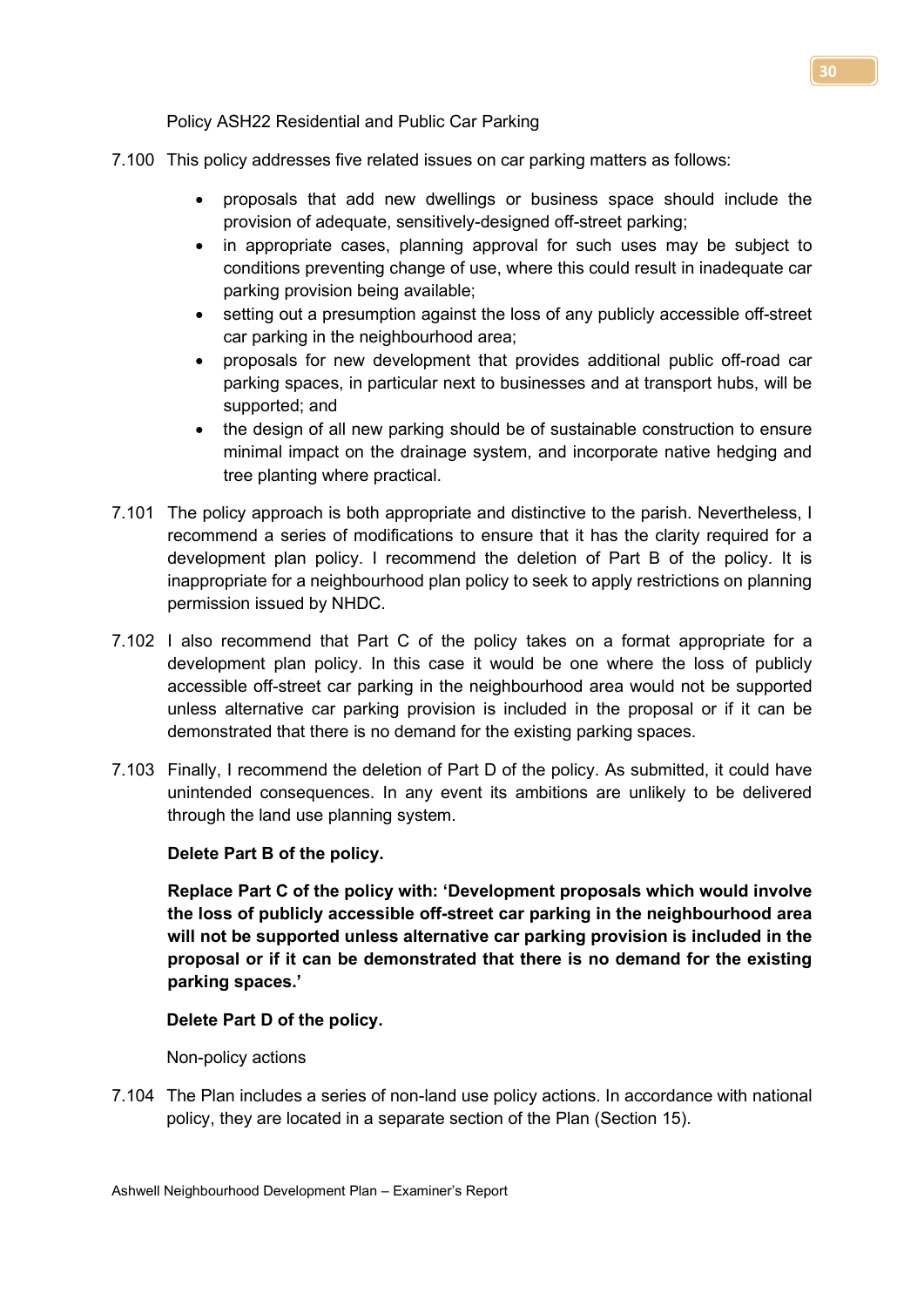- 7.105 The non-land use actions are both appropriate and distinctive to the parish. In some cases, they will be complementary to the land use policies. They address the following matters:
	- Housing;
	- Design and heritage;
	- Natural Environment
	- Business and Economy;
	- Sport, Leisure and Recreation;
	- Health and education; and
	- Transport and movement.

Other Matters - General

7.106 This report has recommended a series of modifications both to the policies and to the supporting text in the submitted Plan. Where consequential changes to the text are required directly as a result of my recommended modification to the policy concerned, I have highlighted them in this report. However, other changes to the general text may be required elsewhere in the Plan as a result of the recommended modifications to the policies. It will be appropriate for NHDC and APC to have the flexibility to make any necessary consequential changes to the general text. I recommend accordingly.

Modification of general text (where necessary) to achieve consistency with the modified policies.

Other Matters – Specific

7.107 NHDC has recommend a series of specific updates to the supporting text. In most cases, they reflect the progress which has been made on the emerging Local Plan since the neighbourhood plan was submitted. I recommend the following modifications which are necessary to ensure that the Plan meets the basic conditions:

Paragraph 3.14 - replace 'starter' with 'shared ownership'

Paragraphs 5.1/6.4 – update the context to reflect the Main Modifications to the Local Plan in general, and in relation to the Claybush Road site in particular

Implementation and Review

- 7.108 Section 14 of the Plan properly comments about the need for monitoring of any 'made' neighbourhood plan. It also recognises that a review of the Plan may be required at some point within the Plan period.
- 7.109 The submitted Plan has been prepared within the context of a development plan context that pre-dates the publication of the current version of the NPPF. NHDC is now working towards the preparation of a new Local Plan. The adoption of that Plan will be an important milestone in the development of planning policy in the District.
- 7.110 In these circumstances, I recommend that the submitted neighbourhood plan includes a degree of commentary about the potential impact of the relationship between the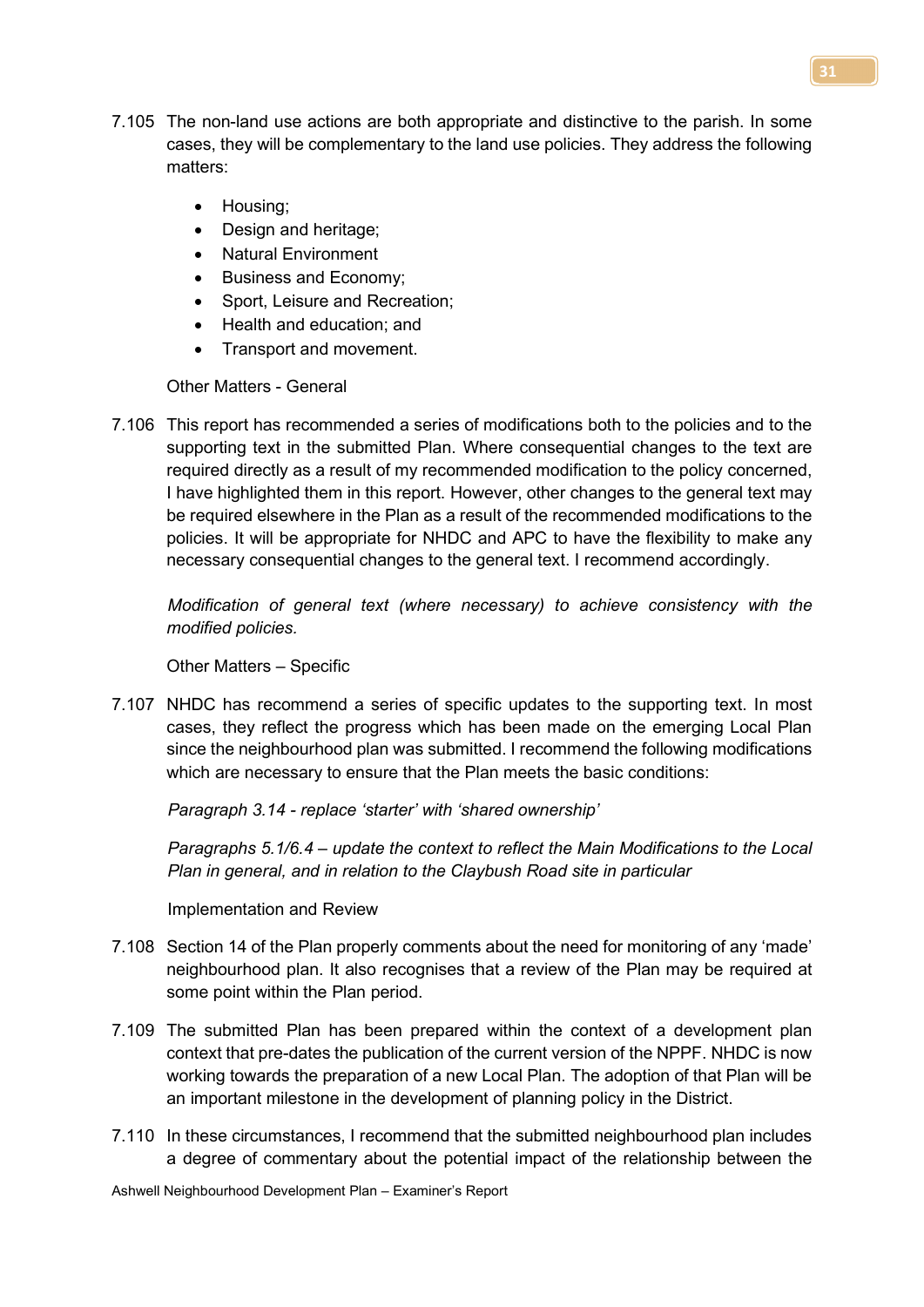adoption of the emerging local plan and any 'made' neighbourhood plan. Plainly APC will need to consider the potential impact once the Local Plan is adopted and reach its own view on the need or otherwise for a review of the Plan.

In Section 14 add an additional paragraph to read: 'The adoption of the North Hertfordshire Local Plan 2031 will be a key milestone in the development of planning policy in the District. In this context, the Parish Council will consider the need for a review of the neighbourhood plan at that point. This task will be undertaken based on an assessment of any differences in the policies in the adopted Local Plan and those in a made neighbourhood plan at that time.'